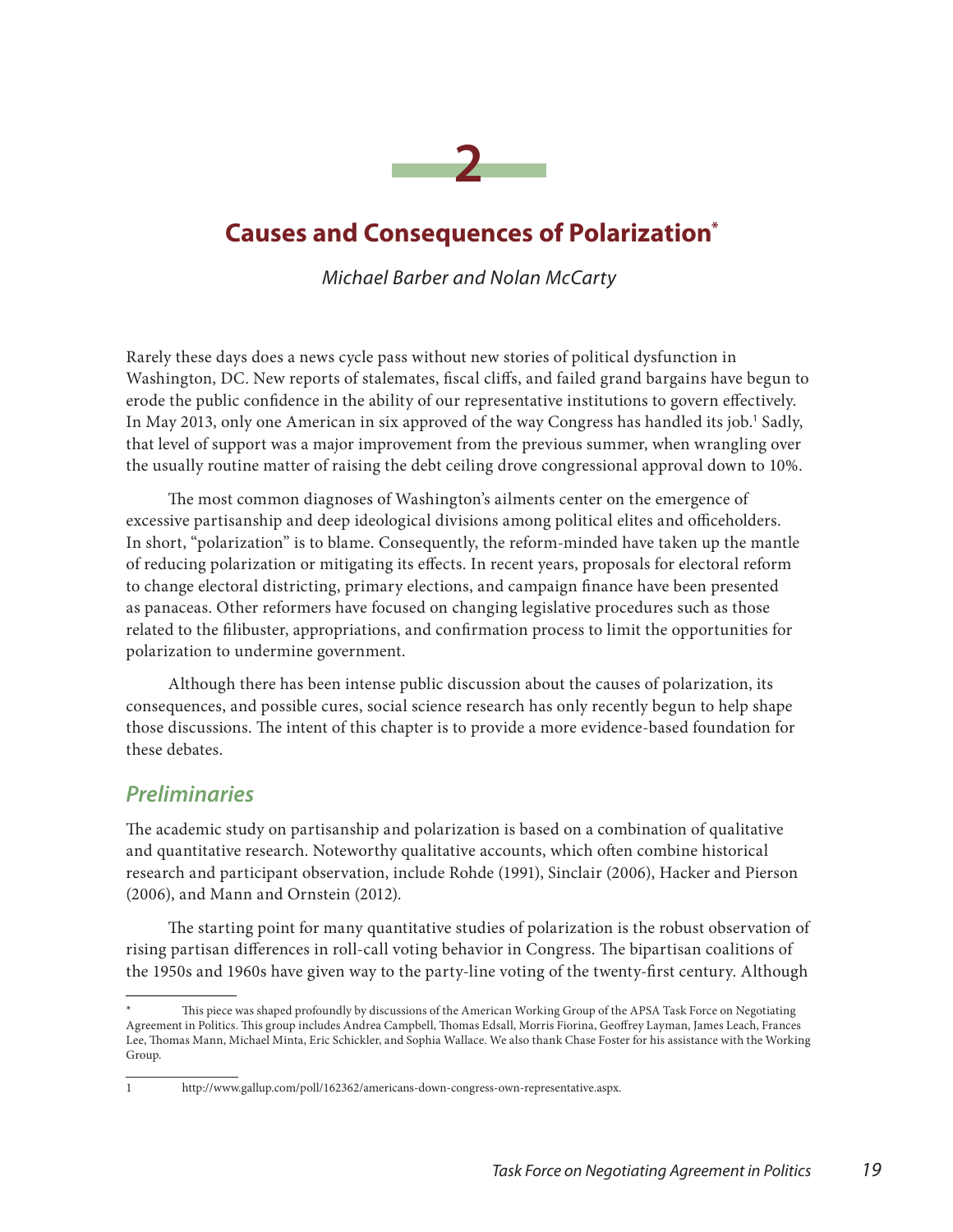these trends are apparent in simple descriptive statistics about partisan divisions on roll calls, political scientists have developed more refined measures of partisan voting differences. A variety of techniques uses data on roll-call voting to estimate the positions of individual legislators on a set of scales.<sup>2</sup> The primary scale—the one that explains most of the variation in legislator voting—generally captures partisan conflict. At the individual-legislator level, positions on these scales reflect a mix of ideological positioning and constituency interest as well as party loyalty and discipline. Political scientists continue to debate the exact weights of these factors. Some scholars argue that the scores primarily capture ideological differences (e.g., Poole 2007), whereas others interpret them as measures of partisanship (e.g., Lee 2009). Without taking a position on this debate, we refer to the primary roll-voting scale as the "party-conflict dimension."<sup>3</sup> However, consistent with common usage, we may also label positions on the scale as liberal, moderate, or conservative.

All of these techniques for estimating the party-conflict dimension produce similar findings with respect to polarization. Consequently, we focus on the DW-NOMINATE measures developed by McCarty, Poole, and Rosenthal (1997). Generally, these scores range from -1 to +1 and are scaled so that the highest scores are those of conservative Republicans and the lowest are those of liberal Democrats.

Given the estimated positions of legislators on this scale, we can measure partisan polarization by computing the difference in means (or medians) across the political parties, where a larger gap indicates a greater level of polarization. Figure 2.1 presents the difference in party means on the party-conflict scale from 1879 through 2011.



Figure 2.1: *Average Distance between Positions across Parties*. The y-axis shows the difference in mean positions between the two parties in both the House of Representatives and Senate from 1879 to 2011 using the DW-NOMINATE measures. Congress is more polarized than it has been in over 125 years.

From the 1930s until the mid-1970s, these measures of polarization were quite low. Not only were differences between the typical Democratic and Republican legislators small, but there

<sup>2</sup> See Poole and Rosenthal (1997); Groseclose, Levitt, and Snyder (1999); Clinton, Jackman, and Rivers (2004).

<sup>3</sup> It is important, however, to distinguish these scores from party loyalty. Some members who have extreme positions on these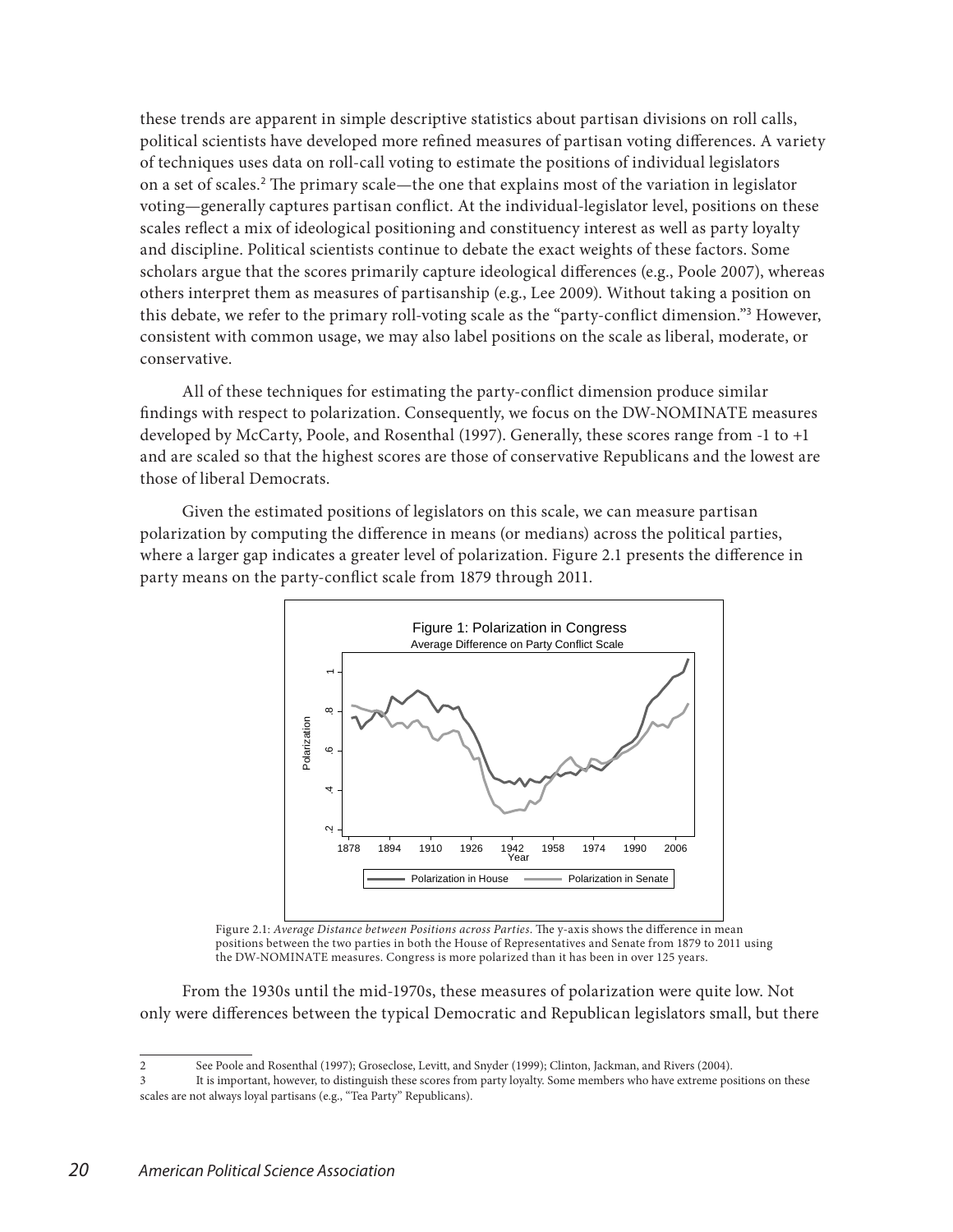also were significant numbers of conservative Democrats and liberal Republicans. Since the 1970s, however, there has been a steady and steep increase in the polarization of both the House and Senate. Other measures of party conflict confirm the trend of increasing polarization in the past 40 years.<sup>4</sup>

Although conventional wisdom often asserts that polarization resulted from the changing behavior of both parties (i.e., with Democrats moving to the left and Republicans to the right), the evidence shows that the behavioral changes are far from symmetric and are largely driven by changes in the positioning of the Republican Party.<sup>5</sup>

Figure 2.2 plots the average positions of the parties by region. In the past 40 years, the most discernible trend has been the marked movement of the Republican Party to the right (for qualitative evidence, see Hacker and Pierson 2006; Mann and Ornstein 2012). It is important to note that the changes in the Republican Party have affected both its Southern and non-Southern members. The movement of the Democratic Party to the left on economic issues in the past 50 years is confined to its Southern members—reflecting the increased influence of African American voters in the South. However, it is important that the implied asymmetry may pertain only to the issues (primarily economic) that dominate the congressional agenda. It may well be the case that on some social issues (e.g., gay marriage), polarization is the result of Democrats moving to the left.



Figure 2.2: *Mean Party-Conflict Score by Party and Region*. The y-axis shows the mean position of each party by region. In this plot, the South is defined as AL, AR, FL, GA, KY, LA, MS, NC, OK, SC, TN, TX, and VA. There were no Southern Republican Senators between 1913 and 1960 and only two before that.

<sup>4</sup> Although Figure 2.1 shows a steady movement by the average Republican, the Republican caucus in Congress has not become more homogeneous in the same time period. The standard deviation of Republican ideal points has remained around 0.15 since the 1950s. Democrats, conversely, have become much more homogeneous in the same period with the disappearance of conservative southern Democrats.

<sup>5</sup> For a discussion of methodological issues underlying this claim, see Hare, McCarty, Poole, and Rosenthal 2012.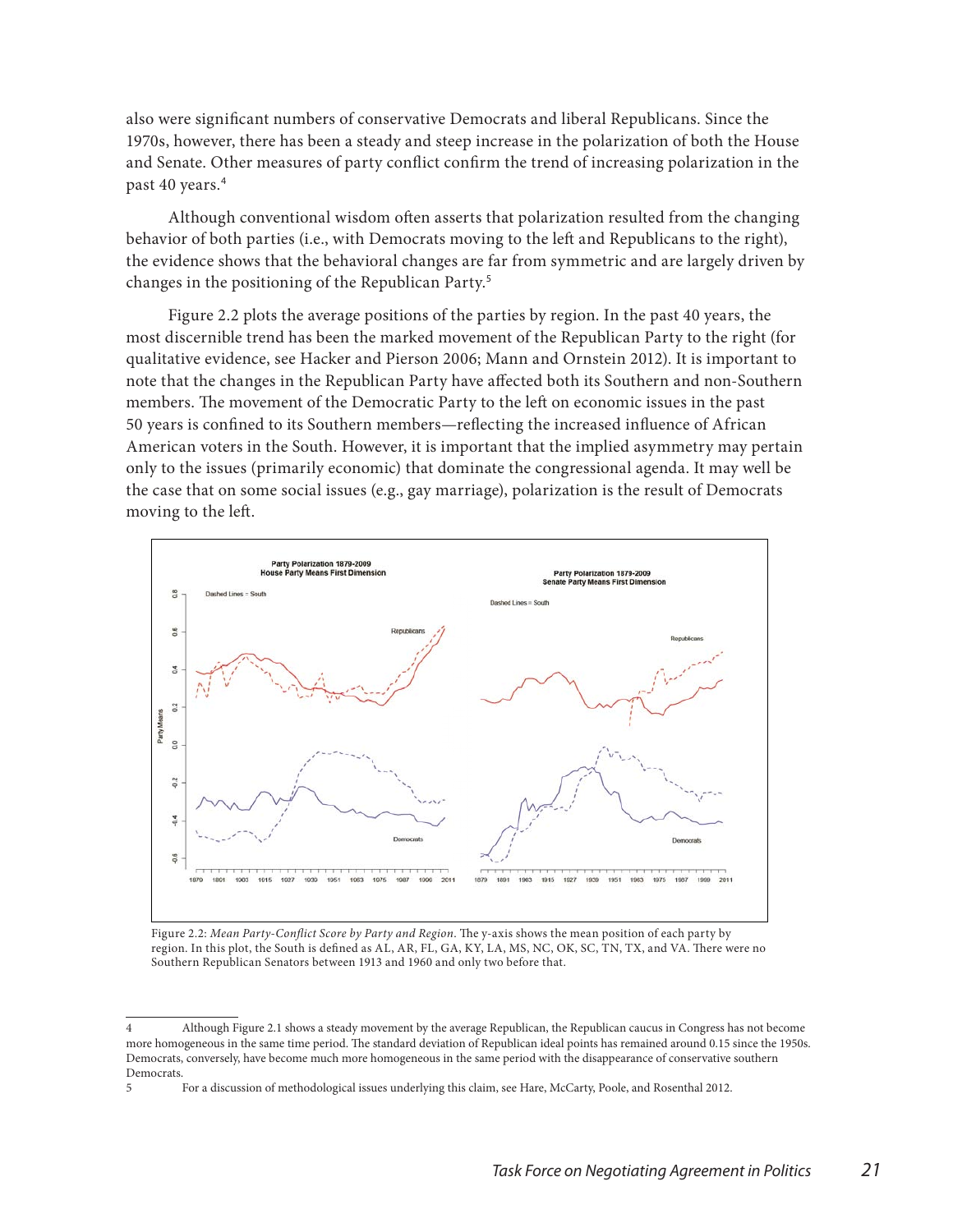Another important aspect of the increase in party polarization is the pronounced reduction in the dimensionality of political conflict. Many issues that were once distinct from the partyconflict dimension have been absorbed into it. Poole and Rosenthal (1997) and McCarty, Poole, and Rosenthal (1997) both noted that congressional voting can be increasingly accounted for by a single dimension that distinguishes the parties. This situation directly contrasts with that of the mid-twentieth century, when the parties divided internally on a variety of issues primarily related to race and region. Figure 2.3 quantifies these changes, showing the percentage of individual roll-call vote decisions in the House that can be correctly classified by one- and twodimensional models.<sup>6</sup> The two-dimensional spatial model accounts for most individual voting decisions since the late nineteenth century. Classification success was highest at the turn of the twentieth century, exceeding 90 percent. However, the predictive success of the two-dimensional model fell during most of the twentieth century, only to rebound to the 90% level in recent years.<sup>7</sup>



to 6% per congressional term. In recent years, the improvement has been considerably less than 0.5%.

Increasingly, most of the work is being done by the party-conflict dimension. In the period from 1940 to 1960, adding a second dimension to account for intraparty divisions on race and civil rights led to a substantial improvement to fit. A second dimension often explained an additional 3% to 6% of the voting decisions in the House. However, in recent years, the second dimension adds no additional explanatory value. In the 112th Congress, the second dimension explains only an additional 1,800 votes of the almost 600,000 cast by House members.

Although polarization and the reduction in dimensionality tend to coincide, there is no necessary logical connection between the two trends. One possibility is that partisan polarization

<sup>6</sup> When legislators cast a vote in the way that is predicted by their estimated position on the scales, we say their vote is "correctly classified." Therefore, the figure simply plots the total number of correctly classified votes divided by the total number of votes in a given congressional session. Patterns for the Senate are similar.

<sup>7</sup> The high rates of classification success that we observe do not result simply because most votes in Congress are lopsided votes, where members say "Hurrah." On the contrary, Congress continues to have mostly divisive votes, with average winning majorities between 60% and 70%.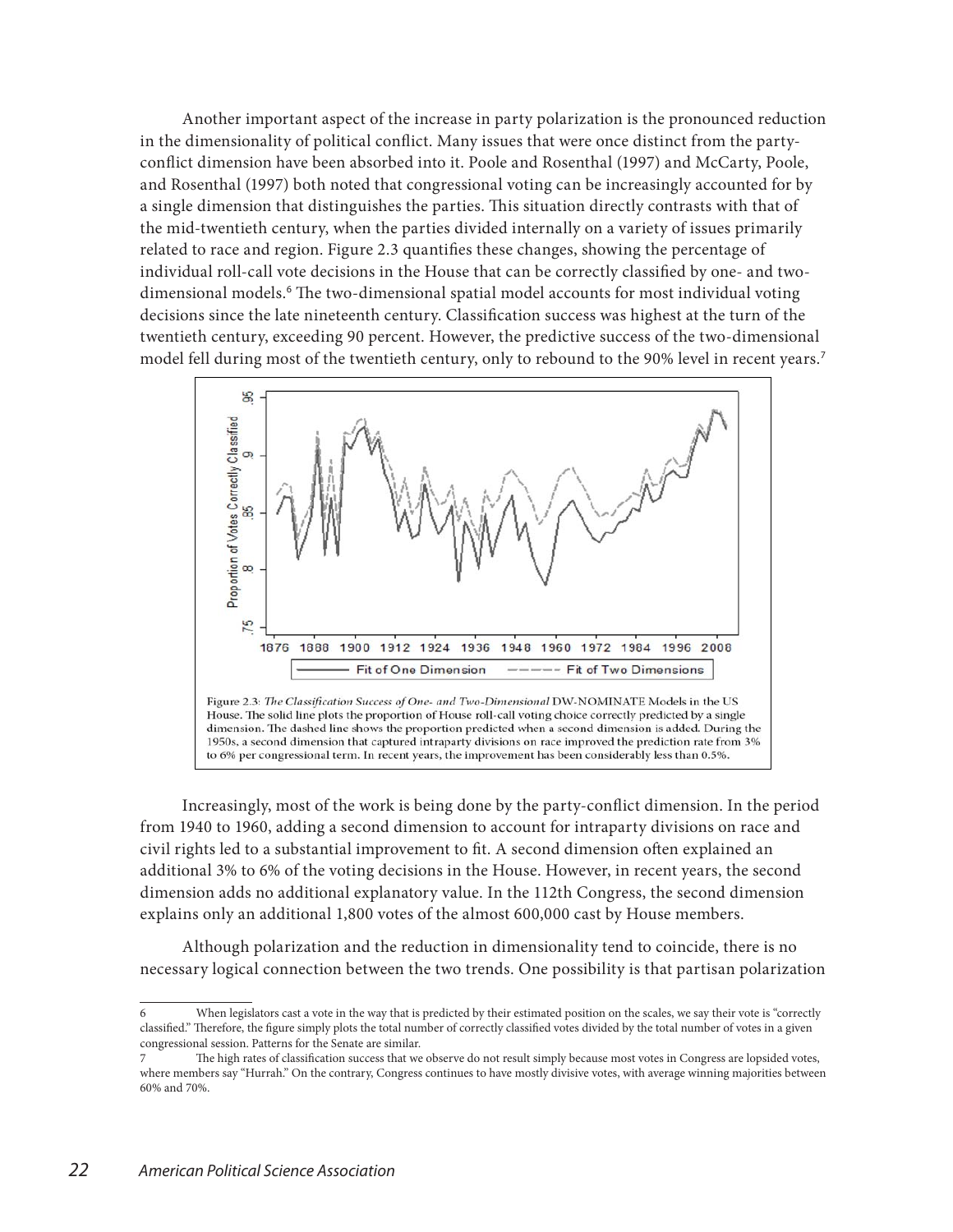might occur simultaneously across any number of distinct dimensions. For example, parties could polarize on distinct economic and social dimensions. However, this would imply varying intraparty disagreements on the different dimensions. To the contrary, the evidence points to similar intraparty cleavages on almost all issues. For example, the most anti-tax Republican legislators are generally the most pro-life, pro-gun, and anti-marriage equality. Similarly, the Democrats most likely to support a minimum-wage hike are those most supportive of abortion rights and gay marriage. Using the terminology of Converse (1964), *issue constraint* at the congressional level has expanded dramatically.

A second logical alternative is that polarization might coincide with the displacement of the primary dimension of partisan conflict by another issue dimension, consistent with the theory of realignments put forward by Schattschneider (1960), Burnham (1970), Sundquist (1983), and others. Such a situation also seems inconsistent with the data on roll-call voting. As McCarty, Poole, and Rosenthal (2006) documented, the partisan division on economic issues has remained the primary dimension of conflict, and other issues—such as social, cultural, and religious issues—have been absorbed into it.

Although there is a broad scholarly consensus that Congress is more polarized than any time in the recent past, there is considerably less agreement on the causes of such polarization. Numerous arguments have been offered to explain the observed increase in polarization, and these causes can be divided into two broad categories: (1) explanations based on changes to the external environment of Congress, and (2) those based on changes to the internal environment. The external explanations provide arguments about how shifts in the social, economic, and electoral environments have altered the electoral incentives for elected officials to pursue moderation or bipartisanship. The internal explanations focus on how the formal and informal institutions of Congress have evolved in ways that exacerbate partisan conflict (or generate the appearance of such an increase). Although we think it is productive to divide the literature along external-internal lines, it is important to note that explanations are not mutually exclusive. Indeed, many of the internal explanations presume a shift in the external environment that stimulates revisions of legislature rules, procedures, and strategies.

In the following sections, we review the current literature on each of these suggested causes and evaluate the evidence for and against each argument.

## *External Explanations*

## **A Polarized Electorate**

Perhaps the simplest explanation for an increasingly polarized Congress is one grounded in the relationship between members of Congress and their constituents. If voters are polarized, reelection-motivated legislators would be induced to represent the political ideologies of their constituents, resulting in a polarized Congress. Evidence of voter-induced polarization is elusive, however.

Empirical support for the voter-polarization story requires evidence for two specific trends. First, it requires that voters be increasingly attached to political parties on an ideological basis. Liberal voters should increasingly support the Democratic Party and conservative voters should increasingly support the Republican Party. This process has been labeled *partisan sorting*. Second,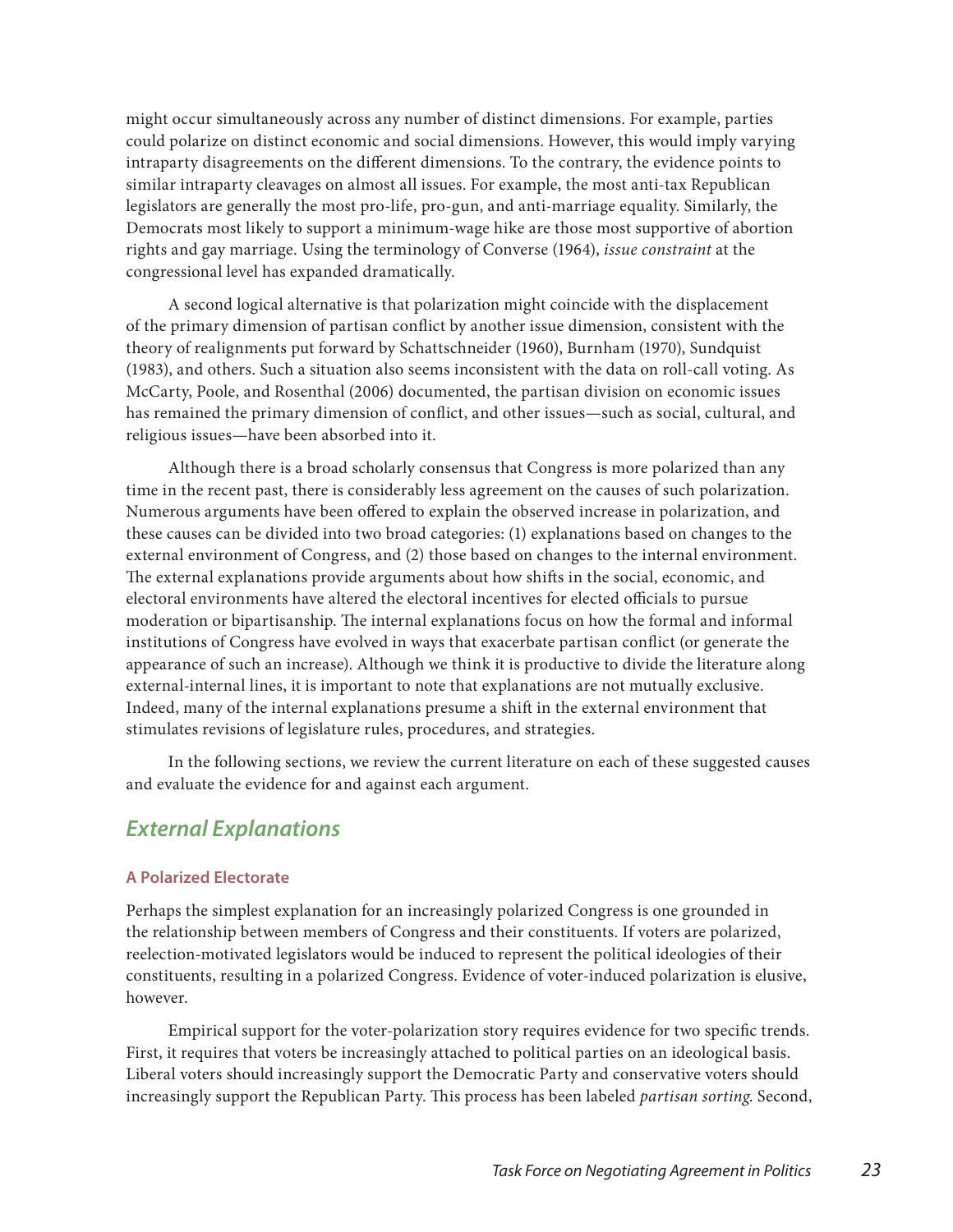the hypothesis requires that voters must be increasingly polarized in their policy preferences or ideological identification. Extreme views must be more common so that the distribution of voter preferences becomes more bimodal.

There is considerable evidence for the first trend—voters have become better sorted ideologically into the party system. Layman and Carsey (2002) and Levendusky (2009) found that over time, voters have increasingly held political views that consistently align with the parties' policy positions. Using data from the National Election Study, Layman and Carsey (2002) found evidence for a pattern of *conflict extension*, in which differences in the policy preferences of partisans have grown in economic as well as social and racial domains. Their results, updated through 2004, are presented in Figure 2.4.



The trends presented in Figure 2.4 are consistent with the finding that fewer voters today than in the past hold a mix of Democratic and Republican positions. As the parties become more coherent in their policy positions, voters sort themselves accordingly. This may well account for the finding of Bartels (2000) that partisan identification is a better predictor of voting behavior. Also, because the terms "Republican" and "Democrat" now represent increasingly distinct clusters of policy positions, citizens who identify with one party expect the other party's identifiers to hold dramatically different political views. Consequently, party identifiers report that they dislike one another more than they did a generation ago (Shaw 2012) and state that they would be less likely to feel "comfortable" with their child marrying someone who identifies with the opposite party than was the case in the 1960s (Iyengar, Sood, and Lelkes 2012).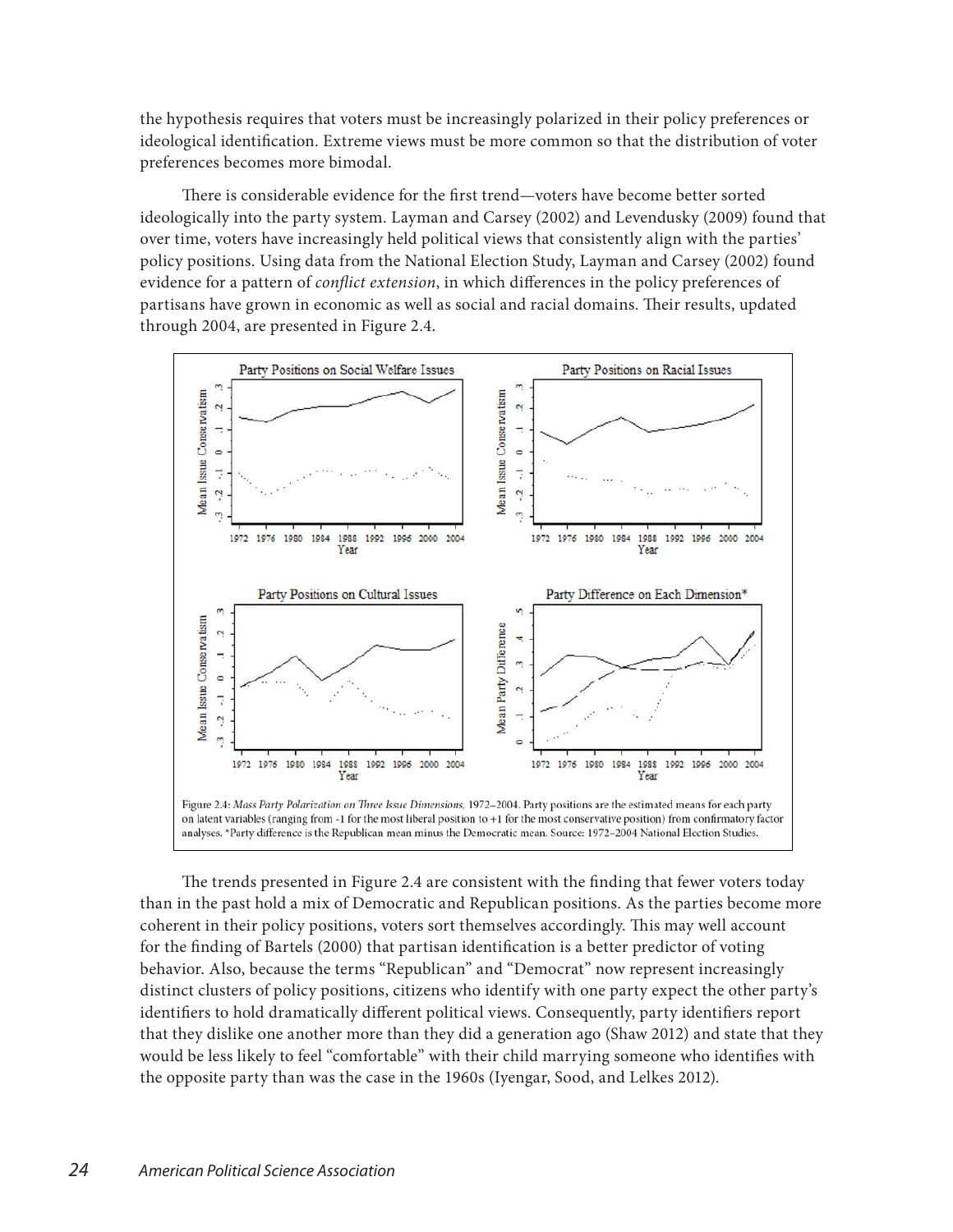Fiorina (2013) argues that the patterns described herein reflect party sorting and not polarization in voters' policy positions. A lively debate has emerged about the mechanisms underlying the better sorting of voters into parties. Sorting may improve for two distinct reasons. First, voters may shift their allegiance to the party that takes their policy position. Alternatively, voters may adjust their policy views to match those of the party with which they identify. Levandusky (2009) found evidence for both mechanisms but determined that position switching is more common than party switching. Carsey and Layman (2006) also found that party switching does occur, but that it is limited to those voters who have a salient position on one issue and are aware of the partisan differences surrounding it. However, Lenz (2012) finds little evidence favoring the party-switching mechanism. Ultimately, however, both processes are facilitated by greater polarization of partisan elites, suggesting that the trends in Figure 2.4 may be the consequence of elite polarization rather than the cause.<sup>8</sup>

Whereas few scholars doubt that substantial voter sorting has occurred, the evidence for voter-policy polarization is less clear. The emerging consensus is that most voters have been and remain overwhelmingly moderate in their policy positions (Fiorina, Abrams, and Pope 2005; Ansolabehere, Rodden, and Snyder 2006; Fiorina and Abrams 2008; Levendusky, Pope, and Jackman 2008; Bafumi and Herron 2010). In studies that produce estimates of voter-issue positions that are comparable to legislator positions, representatives were found to take positions that are considerably more extreme than those of their constituents (Clinton 2006; Bafumi and Herron 2010).



Figure 2.5: Senators and Median Constituents.- The x-axis shows the median ideology of the median voter M as well as the median partisan D and R on the same policy scale as sitting senators (indicated by circles for Democrats and squares for Republicans) in each state. In almost every state, senators are more extreme than voters and partisans in their state. Source: Figure 2 in Bafumi and Herron (2010).

8 McCarty, Poole, and Rosenthal (2006) and Gelman (2009) also found that voters have become better sorted into parties by income over time. The question of whether partisan voters are more sorted by geography is controversial (see Bishop 2009; Klinkner 2004).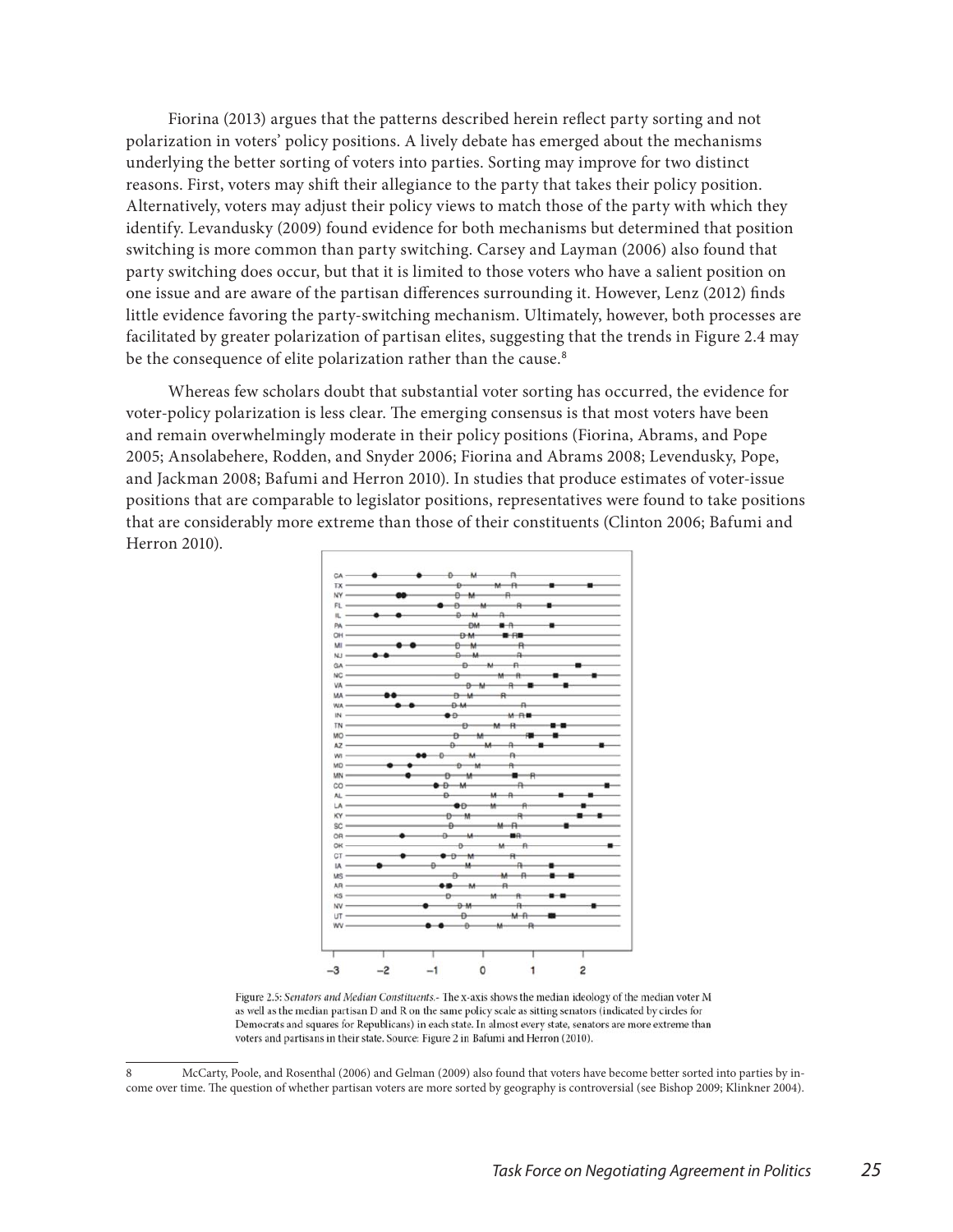Figure 2.5 illustrates the main finding of Bafumi and Herron (2010). In the 109th Congress, almost every Senator was more extreme than the median voter of his or her state. The ideological distance between representative and constituent may well have increased, but some distance seems to have existed since the introduction of our earliest measurements. As early as 1960, McClosky and his colleagues found that delegates to the party conventions took positions that were more extreme than those of the voters identifying with each party.<sup>9</sup> Recently, Abramowitz (2010) found a more bimodal distribution of preferences among those voters most likely to participate in politics compared to the average party identifier, with further polarization still among party activists and donors.<sup>10</sup> The phenomenon of the more-and-more active being more-and-more extreme probably results in part from self-selection, with those having intense feelings being more willing to spend time and money on politics, and in part from the dynamic of group polarization (Sunstein 2002), in which people who talk with one another in relatively homogeneous groups end up taking more extreme positions than the party's median members. Regarding moderate voters, some have chosen middle-of-the-road positions for substantive policy reasons. Others, however, are uninformed, unengaged, or apathetic, checking off the middle position on surveys due to lack of an opinion.

Although the lack of evidence of voter polarization casts doubt on the simple link between voter and elite polarization, a dynamic version may hold more promise. As voters sort in response to elite polarization, the incentives for parties to take positions that appeal to supporters of the other party will diminish. This leads to greater partisan polarization and greater incentives for voters to sort. Although this mechanism is not ruled out by existing evidence, it has not yet been subjected to formal tests.

## **Southern Realignment**

Although Americans still appear to remain overwhelmingly moderate, there is no denying that dramatic changes have occurred in terms of policy sorting between the parties. The realignment of the South from a solidly Democratic region to one dominated by Republicans is the starkest example of the sorting of ideology and partisanship.

Figure 2.6 places the Southern realignment in the context of the national story of polarization. The left-hand panel shows that since the 1970s, there has been a dramatic increase in the number of Republicans representing Southern districts in the House of Representatives. As these Republicans replace more moderate Democrats, we see two effects. First, the median Southern Democrat becomes more liberal. By the early 2000s, most of these Democrats were representing majority-minority districts. At the same time, the new Southern Republicans were becoming increasingly conservative. However, the right-hand panel in the figure shows that the conservative path of Southern Republicans is mirrored in non-Southern districts. Thus, to blame polarization completely on the disappearance of conservative Democrats would be to ignore the conservative trajectory of non-Southern Republicans. The movement in the median ideology of Democrats, however, can be nearly accounted for by the replacement of moderate Southern Democrats with Republicans.

<sup>9</sup> See McClosky, Hoffman, and O'Hara (1960).

<sup>10</sup> Based on surveys of convention delegates, Layman et al. (2010) found evidence consistent with activists taking more extreme positions over time.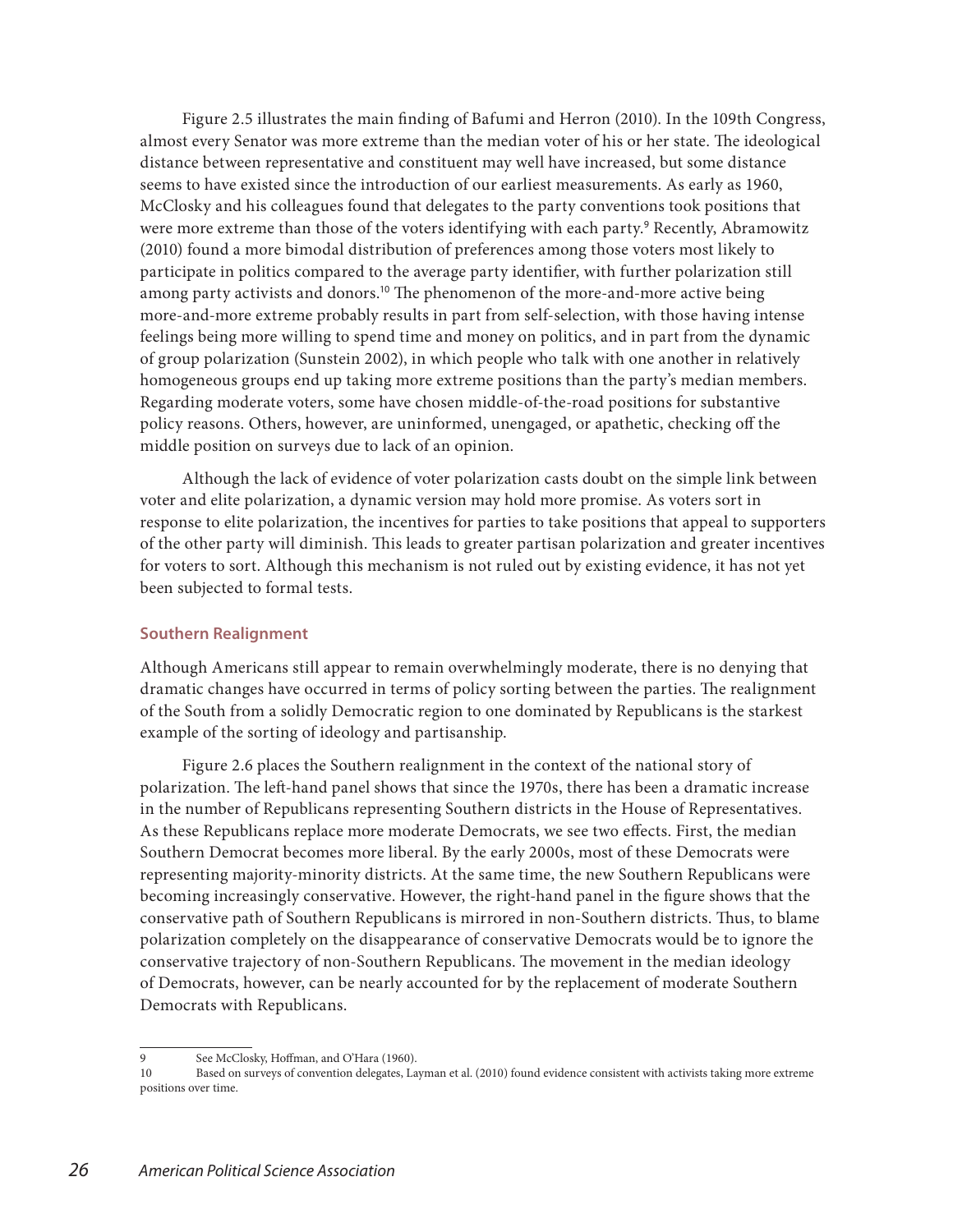Whereas much attention has been focused on the effects of the Southern realignment for the emergence of a conservative Republican party in the South, the post–Voting Rights Act increase in the descriptive representation of African Americans and Latinos in the House also had a discernible effect on polarization. Although the representatives of these groups are hardly monolithic, they are overrepresented in the liberal wing of the Democratic Party; any leftward movement of the Democrats can be accounted for by the increase in the number African American and Latino representatives.<sup>11</sup>



#### **Gerrymandering**

Scholars have long suggested that allowing state legislatures to draw congressional districts may lead to overwhelmingly partisan and safe districts that free candidates from the need to compete for votes at the political center (Tufte 1973; Carson et al. 2007; Theriault 2008a). However, the evidence in support of gerrymandering as a cause of polarization is not strong. First, we consider the Senate and those states in which there is only one congressional district. In these cases, gerrymandering is impossible because the district must conform to the state boundaries. Yet, in the Senate and in at-large congressional districts, we observe increasing polarization (McCarty, Poole, and Rosenthal 2006). Furthermore, McCarty, Poole, and Rosenthal (2009) generated random districts and determined the expected partisanship of representatives from these hypothetical districts given the demographic characteristics of the simulated district. The result was that the simulated legislatures generated by randomly creating districts are almost as polarized as the current Congress. This finding holds because polarization relates more to the difference in how Republicans and Democrats represent moderate districts than the increase in the number of extreme partisan districts. Therefore, an attempt to undo partisan

<sup>11</sup> McCarty, Poole, and Rosenthal (2006) found that African American and Latino House members have more liberal DW-NOM-INATE scores, even after controlling for party and the ethnic and racial composition of their districts. However, roll-call–based measures of the positions of minority legislators may understate those members' contribution to increasing the diversity of interests represented in Congress. The difference between white and minority legislators is larger on other legislative activities, such as oversight, bill co-sponsorship, and advocacy (Canon 1999; Tate 2003; Minta 2009; Minta and Sinclair-Chapman 2013; Wallace 2012).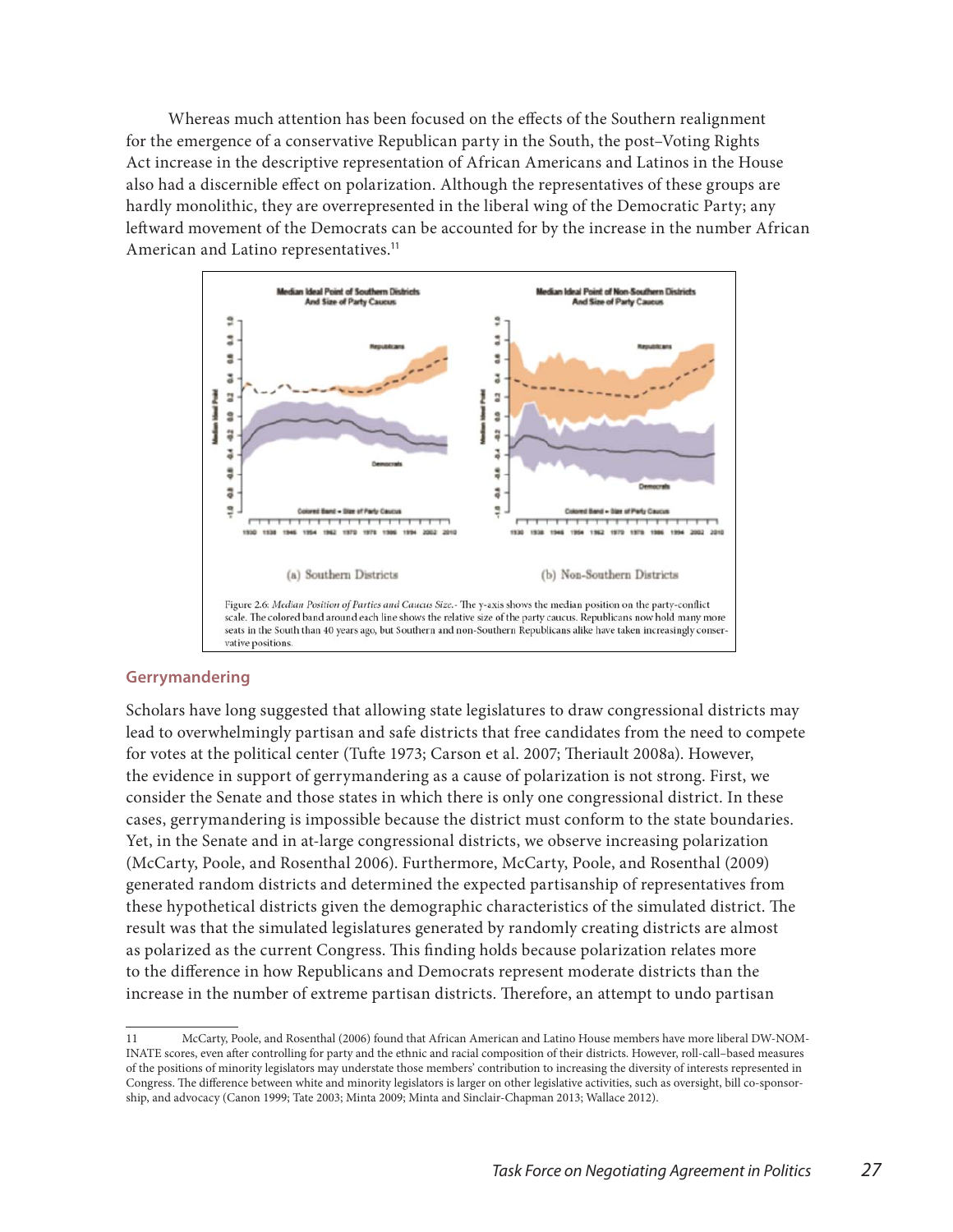gerrymandering with moderate, competitive districts still leads to a polarized legislature, due to the difference between rather than within the parties.

Figure 2.7 illustrates this argument. The plot shows the ideal points of members of the 111th House of Representatives and the 2008 Democratic percentage of the presidential vote in that district. Scholars frequently use presidential vote shares as a proxy for district ideology because the vote shares allow for a unified measure of political preferences across the country at any one point in time. Thus, a district with a larger Democratic vote share is interpreted to have more liberal constituents than a district that has a smaller Democratic vote share. Members of Congress from the same party vote quite similarly, even though they represent districts with vastly different political preferences. This difference is illustrated by the regression lines drawn in the figure for each party. Democrats who represent districts that split almost evenly in the presidential vote are not significantly more conservative than Democrats representing districts that overwhelmingly supported Obama in 2008. However, there is a dramatic difference in how representatives of the opposing parties represent districts with identical presidential vote shares. This figure does not support the argument that gerrymandering is producing districts that contain heavy partisan majorities, thereby leading to extreme representatives. Rather, more of the observed polarization can be explained by the differences between the parties in relatively moderate and competitive districts.



Figure 2.7: *Representative Position on the Party Scale and Presidential Vote Share*. The x-axis shows the partisanship of the congressional district as measured by the Democratic percentage of the 2008 presidential vote. The y-axis is the representative's DW-NOMINATE score for the 111th House of Representatives. There are major differences in the way Republicans and Democrats represent similar districts. These differences account for a larger share of the aggregate party difference than the differences in the types of districts that Democrats and Republicans represent.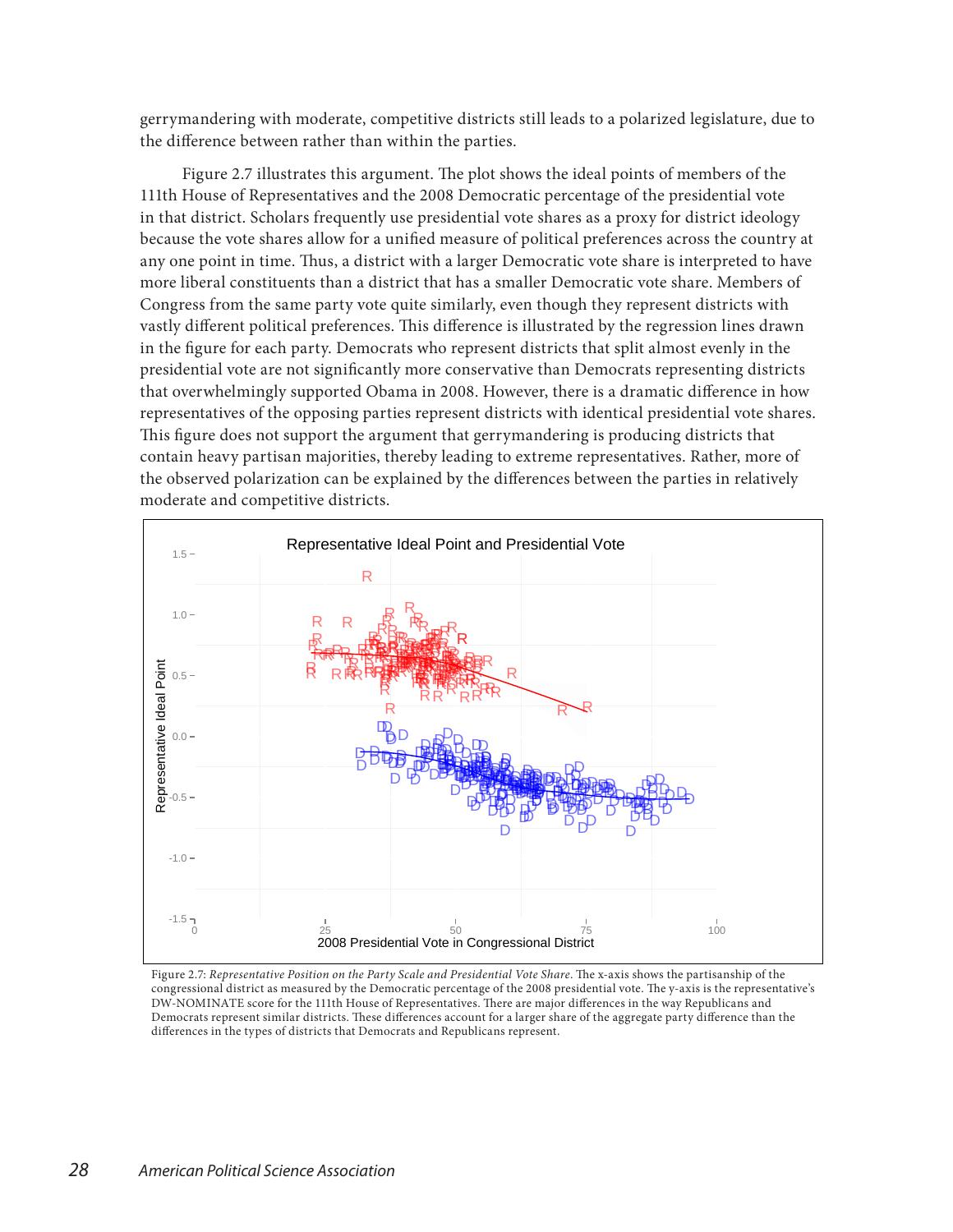#### **Primary Elections**

Given the extent to which voters are now ideologically sorted into political parties, some observers suggest that only conservatives can win Republican primaries and only liberals can win Democratic primaries.<sup>12</sup> This suggested feature of contemporary politics has led reformers to focus on whether the rules governing participation in primaries might be altered to make it possible for more moderate candidates to win nominations. The standard recommendation is to move from closed partisan primaries to open primaries, which would allow the participation of independents. The state of California has recently gone one step further with the nonpartisan "top-two" primary, in which voters of both parties cast ballots for candidates of either party and the top two vote-getters move to the general election.

Based on the historical record, it is implausible that partisan primaries are a major cause of polarization. Polarization increased during the past 40 years despite the opening up of primaries to nonpartisans (McCarty, Poole, and Rosenthal 2006). The narrower question of whether open or nonpartisan primaries would reduce contemporary levels of polarization continues to be an active area of research, but the evidence to date provides sparse support for the argument that opening primaries to nonpartisans would reduce polarization.

A few studies have found evidence for a polarizing effect of partisan primaries. Kaufmann, Gimpel, and Hoffman (2003) found that presidential primary voters in states with open primaries hold political ideologies similar to the general electorate, whereas in states with closed primaries, the two electorates are more ideologically distinct. Gerber and Morton (1998) found that the positions of legislators nominated in open primaries hew more closely to district preferences, whereas Brady, Han, and Pope (2007) found that legislators who hew closely to the generalelection electorate suffer an electoral penalty in primaries.

However, most of the research suggests that the effects of moving to open-primary systems are modest at best. Hirano et al. (2010) studied the history of primary elections for the US Senate. Their findings cast significant doubt on the role of primary-election institutions in polarization. First, the introduction of primaries had no effect on polarization in the Senate. Second, despite the common belief that participation in primaries has been decreasing, they found that primary turnout has always been quite low. Thus, it is doubtful that changes in primary participation can explain the polarizing trends of the past three decades. Third, they find no econometric evidence that either low primary turnout or low primary competition leads to the polarization of senators. Using a panel of state-legislative elections, Masket et al. (2013) investigated the effects of changing primary systems and found little evidence that such switches affect polarization. Similarly, Bullock and Clinton (2011) investigated the effects of California's short-lived move from a closed primary to a blanket primary, in which any registered voter can participate. They found that the change did lead to more moderate candidates in competitive districts but that these effects were not observed in districts that were dominated by either of the parties. This result suggests that the recent change in California to a top-two primary may affect districts that are not firmly controlled by one or the other party.

<sup>12</sup> Note, however, that as Figure 2.7 shows, there are many Democrats who represent districts that won less than 50% of the Democratic vote share in the 2008 presidential election and have quite moderate ideal points.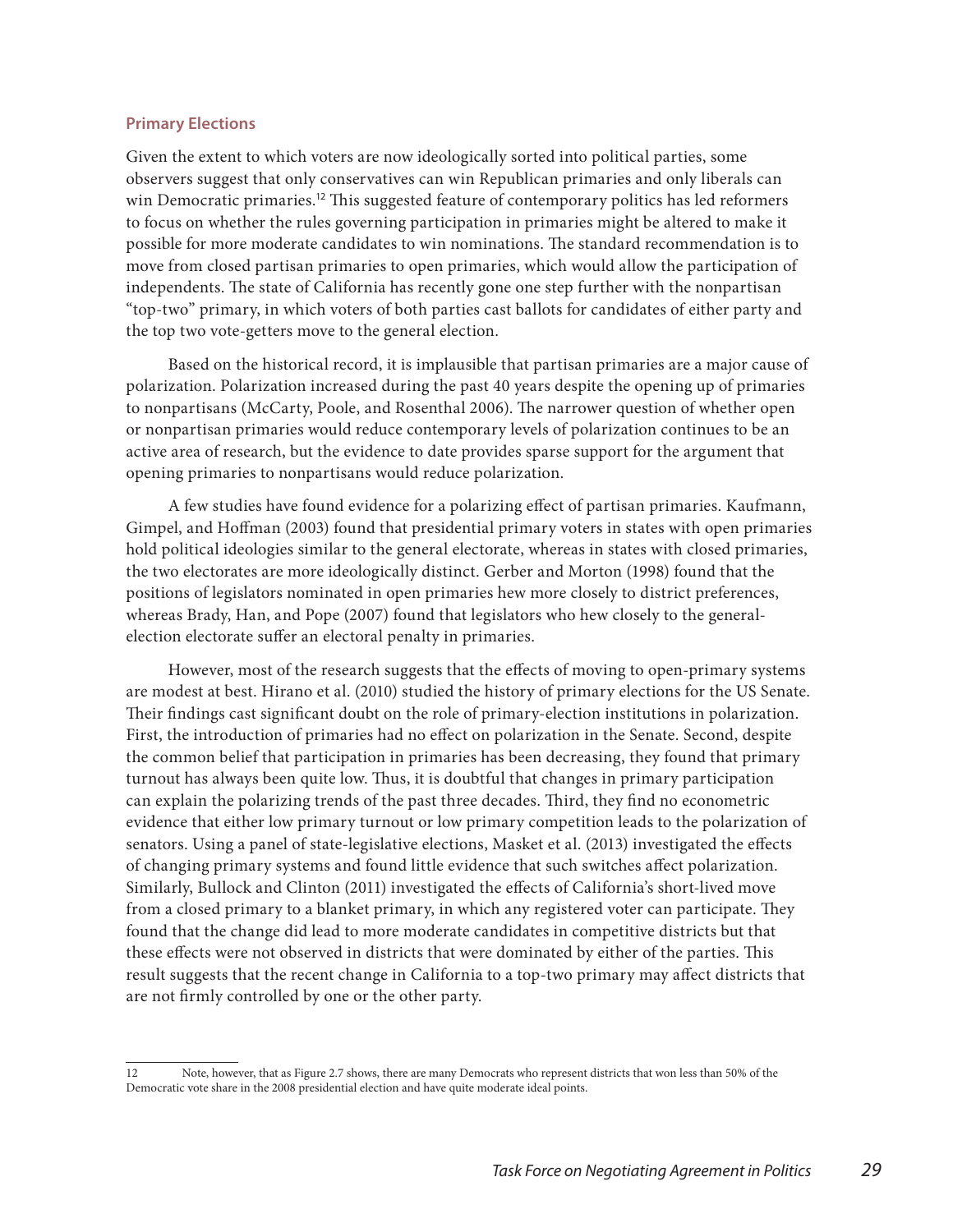### **Economic Inequality**

McCarty, Poole, and Rosenthal (2006) demonstrated a close correlation between economic inequality and polarization in the United States.<sup>13</sup> Figure 2.8 shows that economic inequality and polarization have tracked together in the past 50 years. Moreover, unlike most other hypotheses about polarization, the inequality hypothesis can explain the decline of polarization during the first half of the twentieth century, as economic inequality fell dramatically in that period (Piketty and Saez 2003). McCarty et al. (2006) argued that inequality and polarization are linked by a dynamic relationship (or "dance") in which the increased inequality generated by rising top incomes produces electoral support for conservative economic policies and facilitates a movement to the right by Republicans. The resulting polarization then has a dampening effect on the policy response to increased inequality, which in turn facilitates greater inequality and polarization.

In support of the hypothesis that the distribution of income has affected polarization, McCarty et al. (2006) demonstrated that voting behavior and partisan identification increasingly correlate with income (see also Gelman 2009) and that the ideal points of legislators are increasingly correlated with average district income. They then show (see following discussion) that polarization may have exacerbated inequality due to its negative effects on social policy. Although the 2006 McCarty et al. study is limited by the fact that the correlation between inequality and polarization may be spurious in the US time-series data, Garand (2010) found strong evidence that state-level inequality exacerbates constituency polarization within states and predicts the extremity of Senate voting behavior. Furthermore, recent work by Bartels (2008) and Gilens (2012) showed that policy reflects the preferences of the wealthy more often than the desires of those on the bottom rungs of the economic ladder.



Figure 2.8: *Polarization and Income Inequality.* The y-axis show the difference in median positions for the two parties and the Gini coefficient in the United States. The Gini coefficient is a measure of income inequality that ranges between 0 (perfect income equality) and 1 (one person controls 100% of the nation's income).

<sup>13</sup> See also Brewer, Mariani, and Stonecash (2002).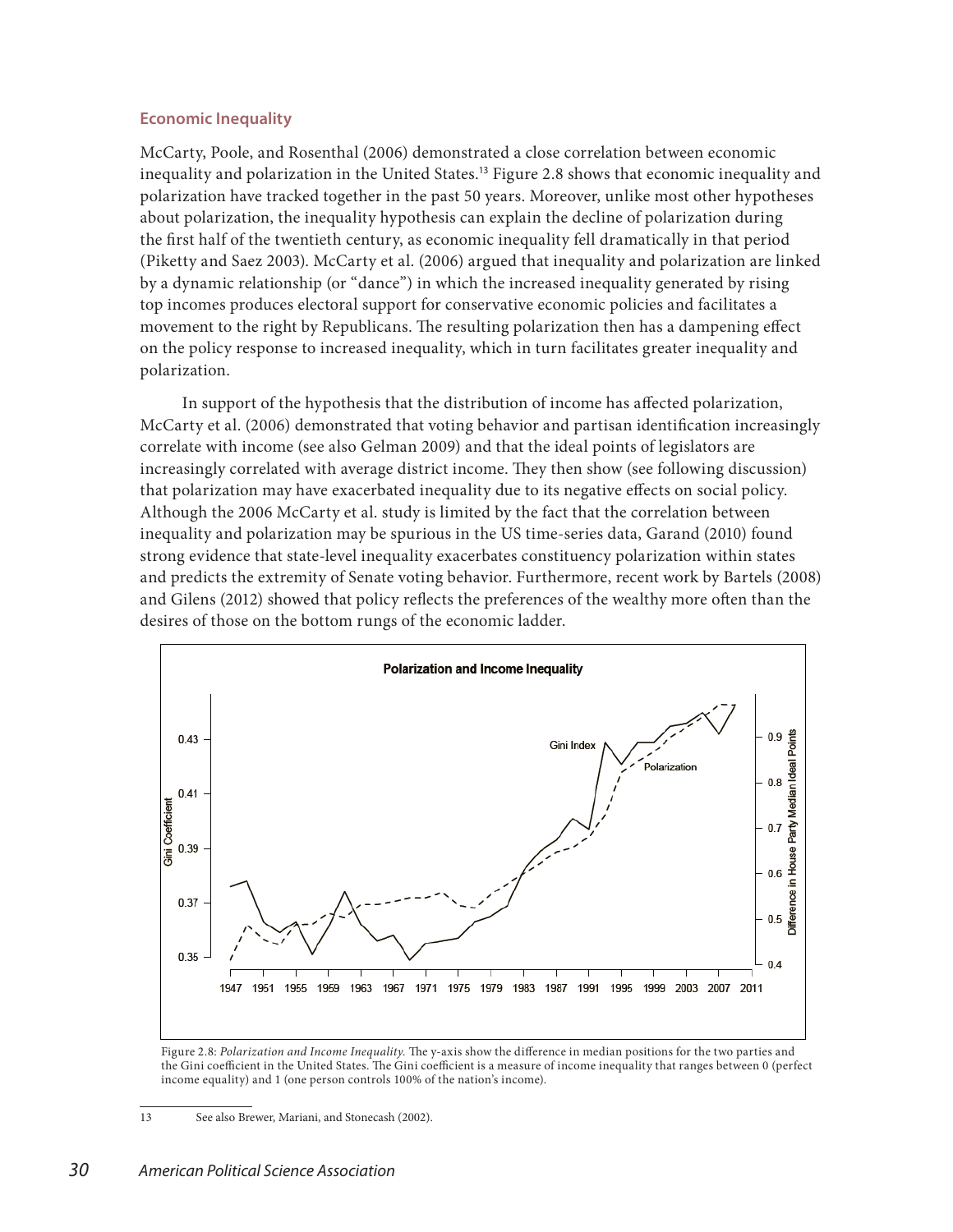#### **Money in Politics**

Another common argument is that polarization is directly linked to the system of private campaign finance used in US elections. Such arguments are generally premised on the idea that politicians pursue extreme policy objectives on behalf of their special-interest funders (Lessig 2011).

However, political science research suggests that any connections between campaign finance and polarization may be more subtle and complex than the conventional wisdom. Most research suggests that there is a weak connection between campaign spending and election outcomes (Jacobson 1990) or between sources of campaign funding and roll-call–voting behavior (Ansolabehere, De Figueiredo, and Snyder 2003).

Conversely, the data suggest that fundraising in congressional campaigns has increased in importance, as evidenced by the steady rise in the sheer amount of money required to run for office. Since 1990, the average amount of money spent in US House elections has nearly doubled in real terms. Whereas the amount of money raised in campaigns is important, the sources of funding may be more consequential for polarization. Consider the difference between the two largest sources of money for congressional candidates: contributions from individuals and contributions from political action committees (PACs). Scholars have long argued that although PACs may seek specific policy outcomes, these goals are often narrowly focused such that PACs are less concerned with the overall ideology or party of politicians and more interested in having access to members of Congress (Hall and Wayman 1990; Smith 1995; McCarty, Poole, and Rosenthal 2006; Bonica 2012).

Individual donors, however, are believed to behave quite differently. The literature on the ideology of individual donors is less developed than research into PAC-contribution behavior,



Figure 2.9: *Average Candidate Fundraising Portfolio.* In the left-hand panel, the y-axis shows the average percentage of congressional candidates' fundraising that comes from individual donors, PACs, and party contributions. In the right-hand panel, the y-axis shows the average percentage of inidividual donations that come from donors who reside inside and outside of the candidate's district.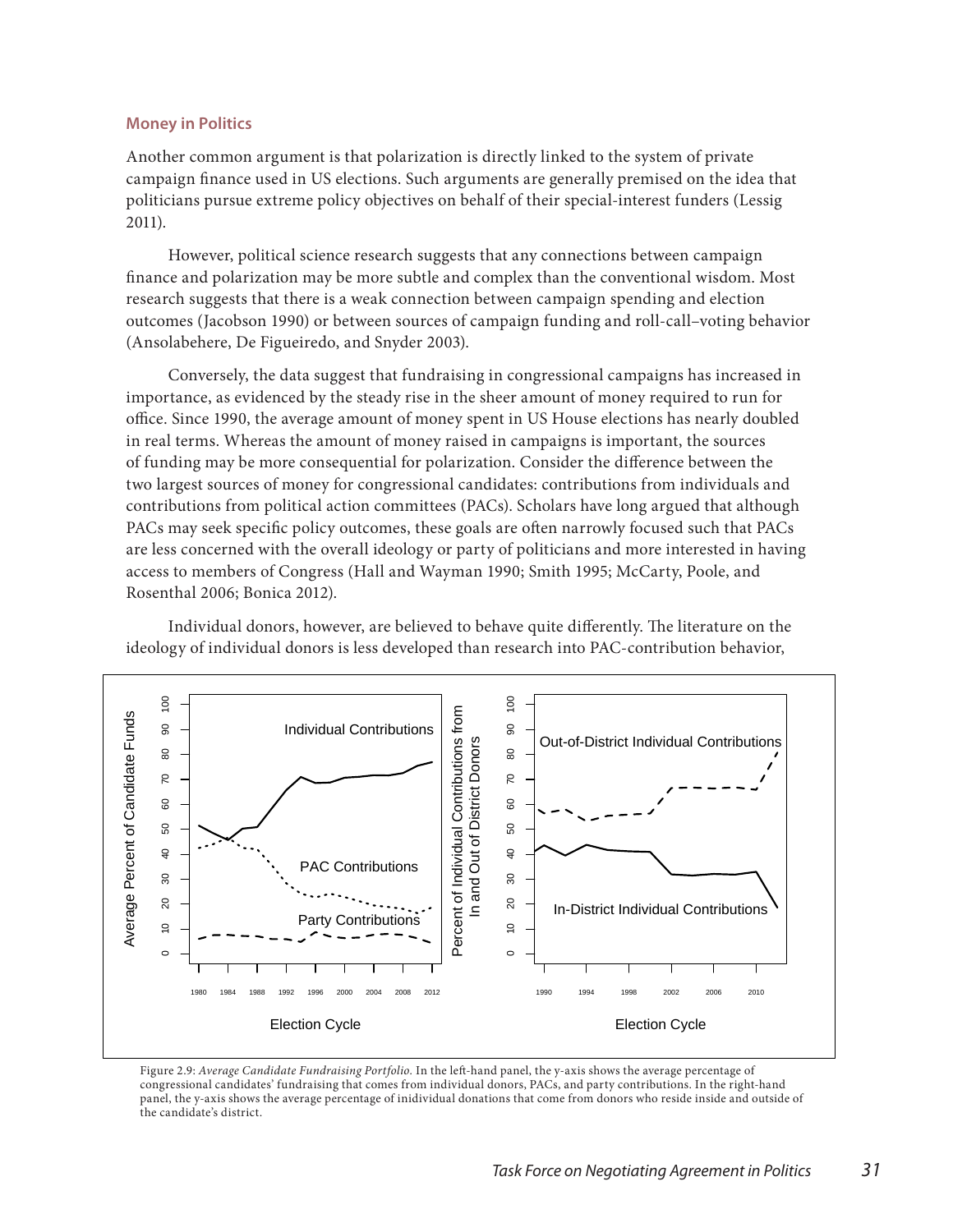but recent studies suggest that individual contributors are more extreme than individual noncontributors (Barber 2013; Bafumi and Herron 2010; Stone and Simas 2010). Furthermore, recent work estimating the ideological positions of contributors suggests that individuals are more ideologically extreme than PACs and other interest groups (Barber 2013; Bonica 2012). Given the differences between PAC- and individual-contribution behavior, an increasing reliance of candidates on ideologically extreme individual donors might force candidates to move toward the ideological poles to raise money (Baron 1994; Moon 2004; Ensley 2009). We may also see a rise in more ideologically motivated PACs, a phenomenon that deserves further investigation.

Figure 2.9 provides evidence of an increasing reliance on individual donors. Since 1980, the average share of a candidate's fundraising portfolio comprising individual contributions has increased from less than half to nearly three quarters. At the same time, the share of individual contributions coming from out-of-district donors, which are believed to be more ideologically motivated, has increased as well (Gimpel et al. 2006; Gimpel et al. 2008). Together, these data suggest that there may be a direct connection between the rise in individual contributions and polarization in American politics.

However, more research is needed to convincingly link individual contributions and polarization. Although individual contributions and polarization may be increasing at the same time, this does not immediately suggest a causal relationship. Looking at the US states may provide a way to better identify the relationship. Variation in contribution limits among the states has led to differing abilities for candidates to raise money from individuals, PACs, parties, and other sources (Barber 2013). Using this variation in contribution limits across time and place may provide a more conclusive view into the relationship between the increasing money flowing into politics and increasing polarization.

## **Media Environment**

Changes in the media environment of politics may also have had an important role in polarization. Many observers note that American journalism changed markedly following Watergate in a manner that may have contributed to a more confrontational style of politics. The introduction of cameras into the House chamber and the broadcasting of its proceedings on C-SPAN gave the minority Republicans, led by Newt Gingrich, a powerful new weapon against the majority party (Zelizer 2006). Others argue that the proliferation of media outlets through cable television and the Internet has created an additional impetus for polarization. Recently, Prior (2007) found that partisan voters increasingly self-select into news outlets that confirm their basic partisan and ideological biases (i.e., Republicans watch Fox News and Democrats watch MSNBC). Such narrow casting was not absent in media-viewing patterns 40 years ago, but it was not nearly as extensive. One effect of this change is that elected officials have less space to deviate from their party orthodoxy for fear of being called out by party activists. Another effect is that relatively extreme activists have a platform to push forward partisan talking points to a subset of the public, contributing to societal polarization.

As troubling is the finding that independents increasingly prefer *Seinfeld* reruns to any news outlet. Prior (2007) called the effect of the alternative news-less media "polarization without persuasion" and suggested that the media's effect on polarization is mostly the result of nonideological Americans avoiding inadvertent news exposure through the availability of cable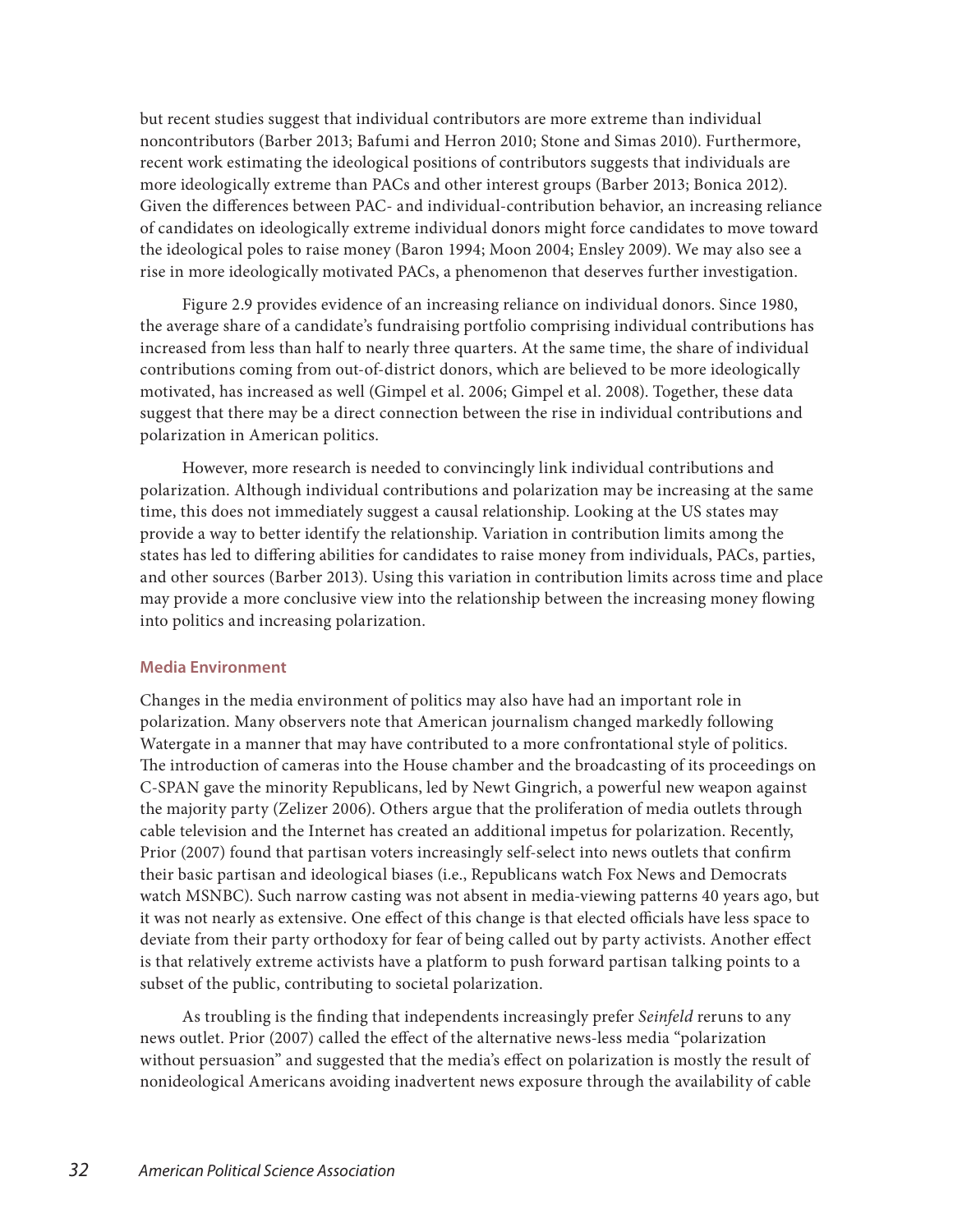entertainment, whereas in the past, network television offered no alternative except the news for several hours every evening. When the only option on television was the evening news, Prior suggested, nonpolitical Americans were exposed to political information through the news and mobilized to vote in greater numbers than they would have otherwise. He suggested that this effect is more important than partisan media by pointing to the fact that polarization and cable penetration are correlated beginning in the 1970s, long before Fox News, MSNBC, or any other partisan cable news stations existed. Others examined how the decline of newspapers, which have experienced thousands of layoffs in recent years and dramatically reduced their coverage, may also be a contributing factor. Snyder and Stromberg (2010) found that members of Congress who represent districts that are congruent with newspaper markets compile less ideological and partisan voting records.

The reemergence of a more partisan media may also contribute to polarization. A literature attempting to measure partisan media bias and its effects on voters has developed in the past several years. Whereas debate rages as to whether the American media has an overall liberal or conservative bias, there is substantial evidence that media outlets vary in terms of their ideological and partisan orientations (e.g., see Groseclose and Milyo 2005; Gentzkow and Shapiro 2006), and the slant of coverage appears to affect voter evaluations and decisions (e.g., see Hopkins and Ladd 2013; DellaVigna and Kaplan 2007; Gerber, Karlan, and Bergan 2009). Of course, the ideological diversity of the media may be the result of polarization and not the cause. For example, Gentzkow and Shapiro (2006) found that the partisan slant of a newspaper is determined in large part by the partisanship of its local community.<sup>14</sup>

## *Internal Explanations*

## **Rule Changes**

Several scholars have suggested that one of the major causes of the increase in measured polarization is due to changes in the rules and procedures of Congress. One argument is that the observation of rising polarization is an artifact of changes in the House regarding how votes were recorded in the Committee of the Whole (Theriault 2008b). These procedural changes made it easier for amendments to be proposed when considering legislation. These new amendments were often unrelated to the bill at hand, and they were added primarily to force the opposition party to cast unpopular votes to move on with considering the main piece of legislation (Roberts and Smith 2003). This simple change in the rules led to a dramatic increase in the number of partyline recorded votes and therefore led to an increase in measured polarization for indices that use roll-call voting, such as the DW-NOMINATE scores discussed previously (Roberts 2007).

Although this procedural change may have the effect of exaggerating partisan differences, it leaves many questions regarding polarization unanswered. First, the argument is centered on the House of Representatives. Polarization, as we have seen, increased in both the House and the Senate, despite no similar procedural change in the Senate. Second, polarization has increased gradually in the past four decades. It seems unlikely that a one-time rules change would produce such a long-term trend. Third, despite a wide variety of rules for agenda setting and recording

<sup>14</sup> They also provide evidence against a reverse causal relationship between newspaper slant and local partisanship.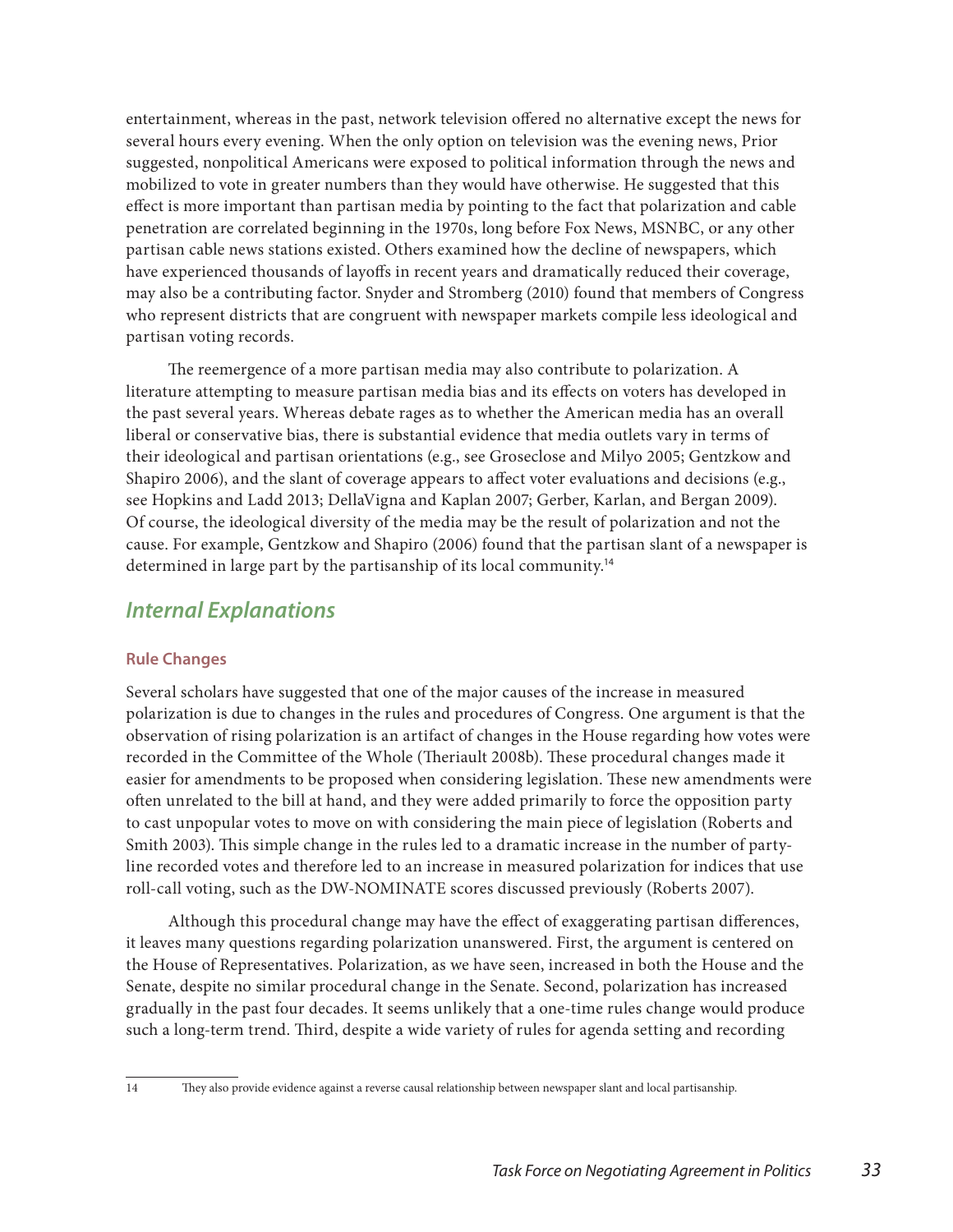roll-call votes operating in the American states, the level of polarization in the US House is not atypical of that found in state legislatures (Shor and McCarty 2011).

## **Majority-Party Agenda Control**

A second institutional argument focuses on the agenda-setting power of the majority party in the House (e.g., see Cox and McCubbins 2005; Aldrich 1995; Rohde 1991). Scholars have theorized that leaders of the majority party have been increasingly able to use their control over the legislative agenda to build distinctive party brands and prevent intraparty divisions. This leadership behavior, in turn, generates more party-line votes and a larger level of observed polarization. Like the rules-based explanations, these explanations struggle to explain the rising level of polarization in the Senate. Moreover, McCarty, Poole, and Rosenthal (2006) demonstrated that measures of polarization are robust to the changes in the legislative agenda that might be induced by enhanced agenda control.

### **Party Pressures**

An additional institutional argument for rising polarization is that party leaders in the House and the Senate have become increasingly powerful and, as such, can apply greater pressure on members to vote along party lines. Theories of party government (e.g., see Rohde 1991; Aldrich 1995) suggest that party leaders can apply strong pressures on their members to vote the way the party desires. Former and current members have indicated their impression that these pressures have increased over the years (e.g., see Edwards 2012). In developing this idea, Theriault (2008b) traced the roles of speaker and majority leader, showing that these offices have increased their institutional reach in the past 30 years. He argued that party leaders coax members to vote along party lines by offering rewards to members (e.g., committee memberships in exchange for votes with the party's agenda).

Although the plausibility of increased party pressure is strong, there are major methodological challenges in establishing the magnitude and trends of such pressures. Snyder and Groseclose (2000) attempted to distinguish the influences of parties from other factors, such as ideological preferences on roll-call voting. If we could reliably measure the effect of party pressure on members' voting behavior, we would be able to apportion the effects of partisanship on polarization from changes in ideology, constituency, and so forth. Unfortunately, the effects of party can be recovered only under strong assumptions. For example, Snyder and Groseclose assumed that members are free from party pressure on lopsided votes; therefore, a comparison between positions on lopsided and close votes can reveal the effects of party pressure. They found that, indeed, there are policy areas in which party pressure is more common, but they did not find a steady increase in partisan pressure commensurate with the increase in polarization observed during the past 40 years. McCarty, Poole, and Rosenthal (2001) criticized Snyder and Groseclose's methodology. Using an alternative methodology, they found declining party pressure in the contemporary Congress. However, methodological difficulties prevented a consensus on this question.<sup>15</sup>

<sup>15</sup> Using a different methodology, Cox and Poole (2002) provided evidence similar to McCarty, Poole, and Rosenthal (2001) but interpreted it in a way more favorable to the finding of party discipline. However, even their interpretation does not support the hypothesis that increased party pressures are associated with polarization.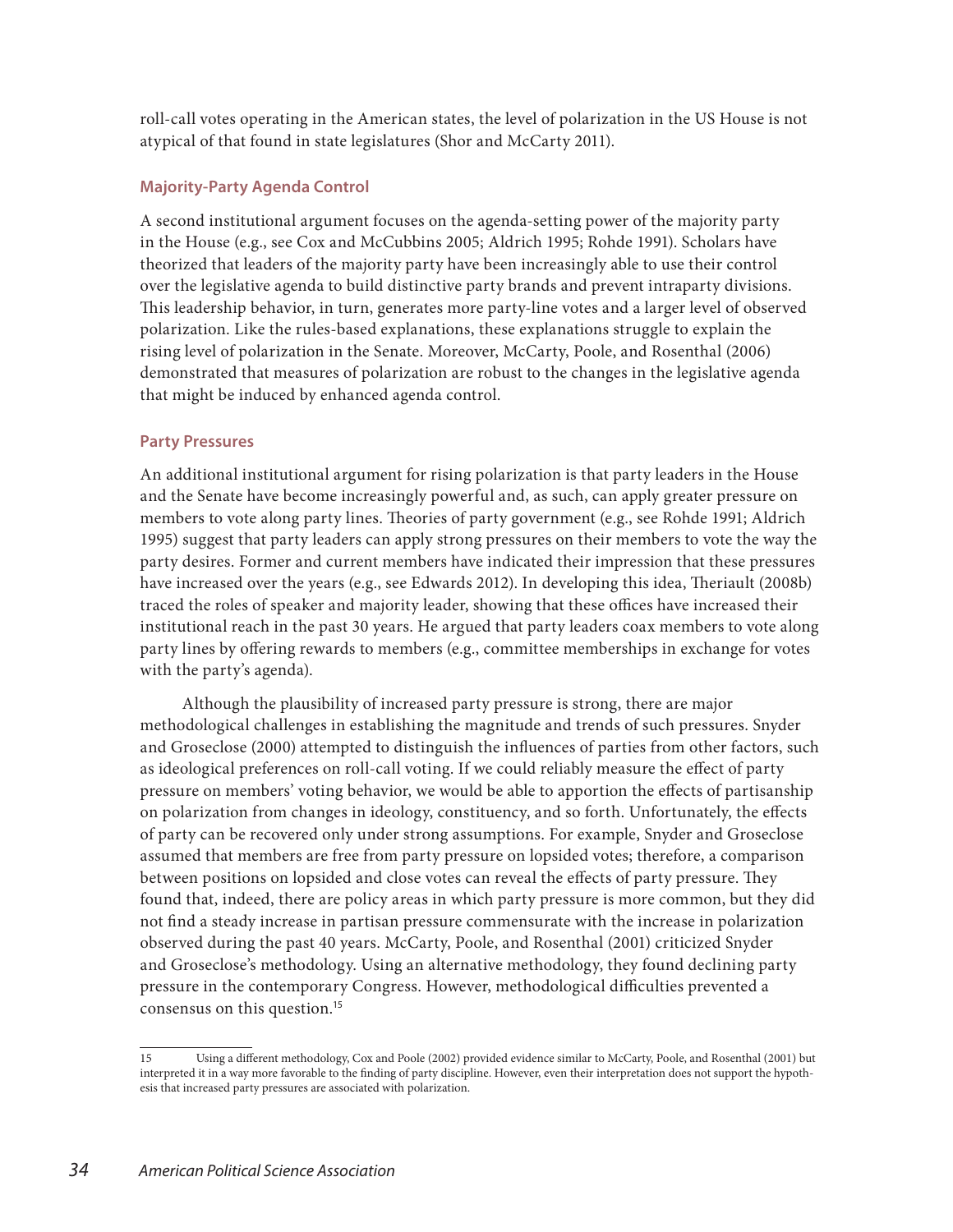#### **Teamsmanship**

Lee (2009) argued that the trends in Figures 2.1 and 2.2 reflect not only an ideological divergence but also Congress members' increasing efforts to favorably differentiate their own party from the opposition as the two parties become more closely competitive in seeking control of national institutions. She argued that whenever the parties become closer in the electoral support they can garner, such that the conditions are right for a reversal of partisan fortunes in the next election, each party has a strategic incentive to engage in strategies of confrontation to highlight partisan differences and to deny the other party legislative victories. Tight competition gives members incentives to act together with fellow partisans, and a norm of "teamsmanship" has emerged, with members' individual interests becoming increasingly linked to the fate of their parties. Teamsmanship not only deepens existing ideological divisions; it also creates conflict on issues in which legitimate ideological differences are absent. Partisan divisions on nonideological issues, Lee showed, have grown in tandem with the divisions on ideological issues. If Lee's reasoning on the strategic incentives deriving from party competition for institutional control is correct, we should see congressional polarization for as long as both political parties remain roughly equal in their electoral appeal nationwide.

Lee's teamsmanship perspective is related to the literature on strategic disagreement (Gilmour 1995; Groseclose and McCarty 2001). Strategic disagreement describes a situation in which a president, a party, or another political actor refuses compromise in an attempt to gain an electoral advantage by transferring the blame for the stalemate to the other side. Such behavior often results in the appearance of a level of polarization that exceeds the actual policy differences between the parties.

#### **The Breakdown of Bipartisan Norms**

Many personal accounts of former members of Congress link polarization to changes in the social fabric of Capitol Hill, making it more difficult to forge cross-partisan relationships (for a journalistic account, see Eilperin 2007). In the past several decades, members of Congress have increasingly not relocated their families to Washington and therefore spend far less time in Washington and more time in their home districts. This lack of time in Washington has made it more difficult to form the personal relationships that would foster bipartisan trust and civility. Other reasons advanced for the decreasing number of interpersonal contacts across party lines include the ever-increasing workload for members of Congress, which entails more time for fundraising. Although the social-fabric hypothesis is compelling, it has not been subjected to systematic empirical tests.<sup>16</sup>

## *Consequences of Polarization*

Although *polarization* generally has a negative connotation in our political discourse, it has a number of potential virtues. In the 1950s, another task force of the American Political Science Association decried the American party system for not offering meaningful policy differences to the voters. This lack of choice denied American voters any meaningful influence over public

<sup>16</sup> A possible exception is Masket (2008), who found that randomized seating assignments in the California Assembly produced greater similarities in voting by members who shared desks.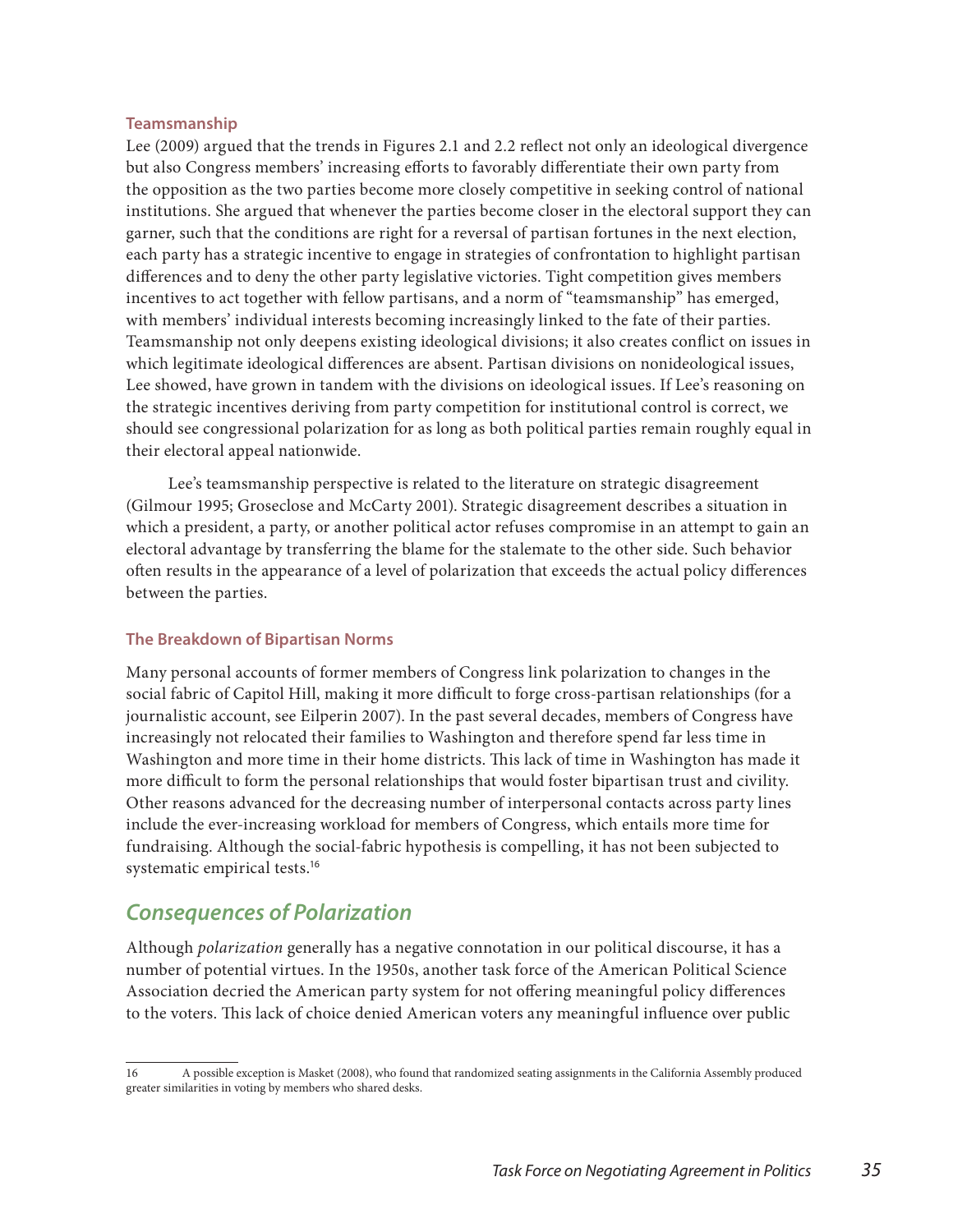policy. Centrist, undifferentiated parties also are incapable of representing the diversity of interests of contemporary American society. Undoubtedly, the polarization caused by greater representation of formerly unheard voices has benefits outweighed by any potential costs.<sup>17</sup> However, party polarization has negative consequences to the extent that the parties primarily represent extreme policy views or impede the negotiated compromises required by democratic politics in heterogeneous societies.

As discussed previously, the evidence overwhelmingly supports the proposition that members of Congress are far more polarized than the public at large. As Bafumi and Herron (2010) showed, it is likely that legislators are taking positions that are even more extreme than the voters from their parties in their states and districts. Therefore, although polarization may expand the choices on the political menu, the parties are far from satisfying the palate of most voters. Thus, the effects of polarization on accountability and representation are ambiguous, at best.

### **Theoretical Perspectives on Polarization and Policy Making**

A polarized party system need not have deleterious effects on policy making. Consider an idealized, purely majoritarian legislature. Imagine that we can represent policy alternatives on a single left-right spectrum and that every legislator has an ideal policy on this spectrum. In such a setting, the median-voter theorem predicts that policy would correspond to the preferences of the median legislator. The distribution of legislative preferences may become very polarized; however, if the median preference is unaffected, the outcome is the same. Although the majoritarian theory is an important benchmark, the real-world deviations from this ideal suggest that polarization should have serious consequences for policy making.

The first limitation of the majoritarian benchmark is the neglected role of legislative parties and their leaders in the policy process. Many scholars argue that legislators have strong electoral incentives to delegate substantial powers to partisan leaders, to shape the legislative agenda as well as to discipline wayward members (e.g., see Cox and McCubbins 2005; Aldrich and Rohde 2010). To the extent that parties can successfully pursue such strategies, policy making becomes the interaction of parties.

With strong parties and leaders, the effects of polarization are mixed. American political scientists have long suggested that more cohesive, distinct, and programmatic political parties would offer a corrective to the failures of policy making in the United States. Enamored with the party-responsibility model of Westminster-style parliaments, they argue that a system where a cohesive majority party governs encumbered only by the need to win elections would provide more accountability and rationality in policy making.

These benefits of polarization are offset, however, when control of the executive and legislative branches is split among cohesive parties; political polarization has occurred in an era in which divided governments occur with increasing frequency. Before World War II, there was no positive association between divided government and polarization, but the two phenomena have occurred together frequently since then.

<sup>17</sup> Those who feel nostalgia for the bipartisanship of the 1950s must recognize that it came at the cost of the exclusion of African Americans and other groups from the political process.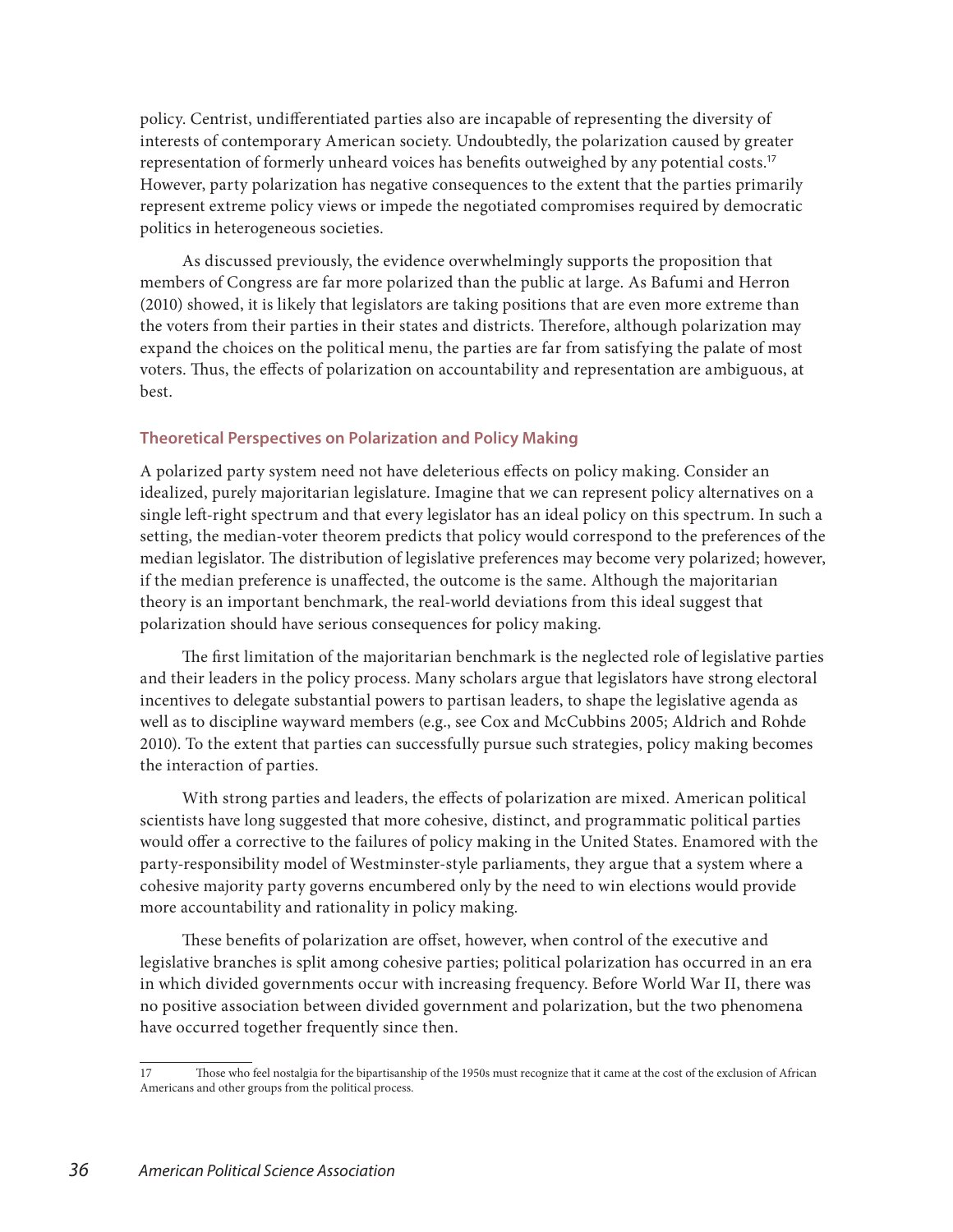In situations of divided government with cohesive parties, party theories predict that policy making represents bilateral bargaining between the parties. The predicted consequences of polarization in this environment are not benign. Increased policy differences shrink the set of compromises that both parties are willing to entertain. Increased policy differences also have a second effect of exacerbating the incentives to engage in brinkmanship in bargaining and negotiation, thereby endangering even the feasible compromises. Low dimensionality compounds the problem of polarization by foreclosing solutions negotiated across distinct policy dimensions. Thus, polarization and low dimensionality lead to more gridlock and less policy innovation during periods of divided government. Polarization might lead to more policy innovation during unified governments because of increased party responsibility. We discuss herein why this positive effect of polarization in unified governments might be negligible.

The second feature of the American system that generates real policy consequences from polarization is the numerous supermajoritarian institutions and veto points. Institutions such as the presidential veto and the Senate filibuster inhibit majority rule and allow polarization to hinder policy making. In the presence of these supermajoritarian institutions, policy making is driven not by the median legislator but rather by the preferences of the more extreme legislators, whose support is pivotal in overcoming vetoes and filibusters.

To illustrate how supermajoritarianism produces gridlocked policy, we suppose again that all policy alternatives and legislator ideal points can be represented as points on a spectrum from left to right, such as the liberal–conservative scale. Consider, for example, the effects of the Senate's rules for debate and cloture. Under its current rules, debate on most legislation cannot be terminated without a vote on cloture that must be supported by three fifths of those senators elected and sworn. Thus, if all 100 senators vote according to their ideal points, the senators located at the 41st and the 60th most-leftward positions must support any new legislation because no coalition can contain three fifths of the votes without including them. Therefore, any policy located between these pivotal senators cannot be altered or it is otherwise gridlocked. Prior to procedural reforms in 1975, the requirement for cloture was a two-thirds vote therefore, the filibuster pivots were located at the 33rd and 67th positions.

Presidential veto power also contributes to gridlock. Either the president must support new legislation or a coalition of two thirds of each chamber must vote to override it. Suppose that the president's position is on the left of the policy spectrum. Then he or the legislator at the 33rd percentile must support any policy change. This legislator becomes the veto pivot.

If the president is a rightist, the 67th-percentile legislator becomes the veto pivot. Putting these institutional requirements together, a rough measure of the propensity for legislative gridlock is the ideological distance between the 33rd senator and the 60th senator when the president is on the left and the distance between the 40th senator and the 67th senator when the president is on the right. When these distances are great, passing new legislation will be difficult. The level of polarization and the width of this "gridlock interval" are closely related because the filibuster and veto pivots are almost always members of different parties. Thus, as the preferences of the parties diverge, so do those of the pivots. In fact, more than 75% of the variation in the width of the gridlock interval in the postwar period is accounted for by party polarization and the 1975 cloture reforms (McCarty 2007). Therefore, this "pivotal-politics" model of supermajoritarianism suggests that polarization reduces opportunities for new legislation and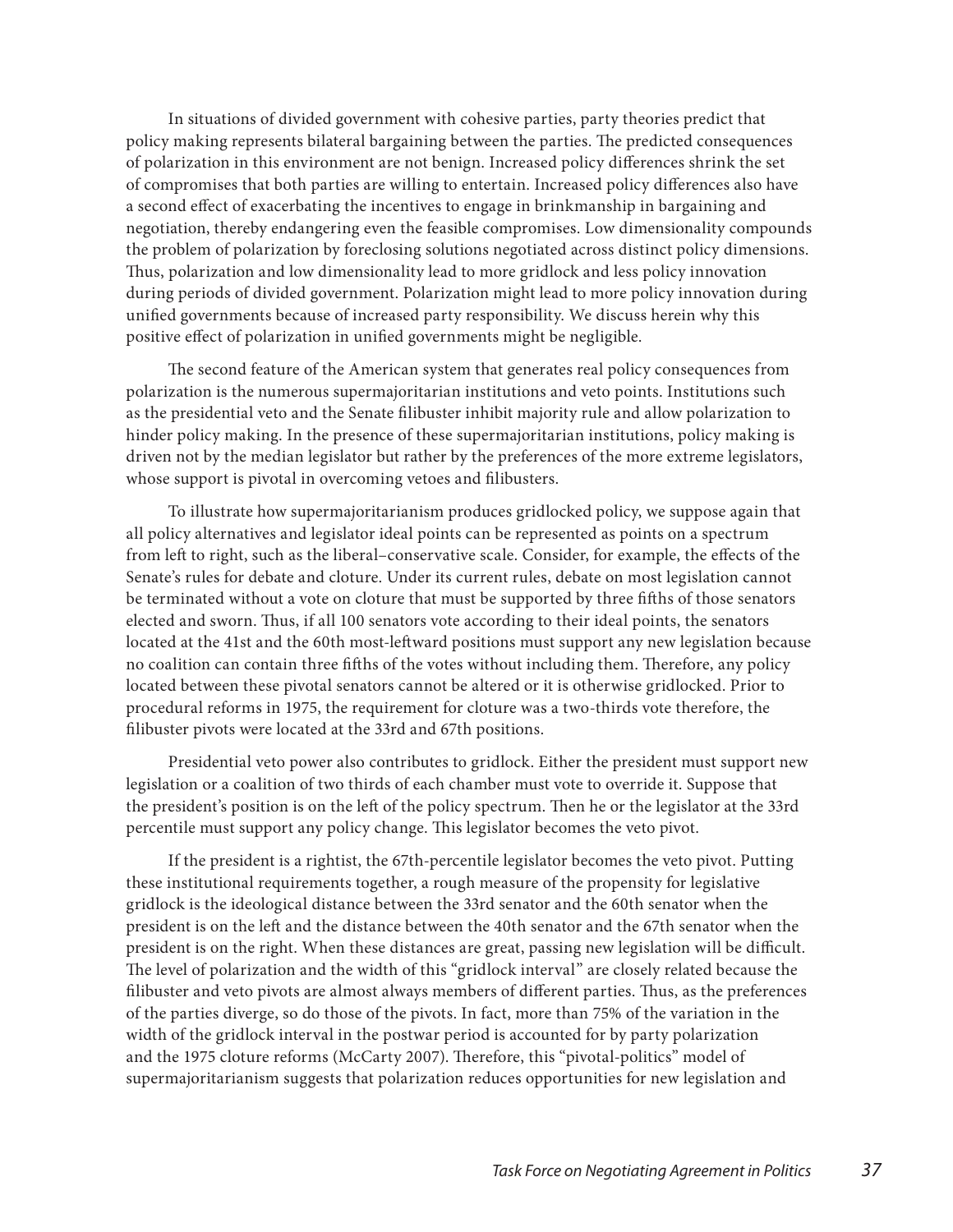increases the status-quo bias of American politics (Krehbiel 1998).

It is important to note that these supermajority requirements may also lead to polarizationinduced gridlock, even during periods of unified government. As long as the majority party is not large enough to satisfy all of the supermajority requirements, cross-party bargaining, negotiation, and coalition building are necessary for policy change.

This pivot perspective also underscores why the Senate's cloture rules have come under scrutiny and have produced calls for reform. Once an infrequently used tool reserved for the most important legislation, the filibuster has become—during the period of increasing polarization—one of the central features of American politics. Filibusters, both threatened and realized, have been used to kill many important pieces of legislation. Perhaps even more consequentially, the ease of the current filibuster has led the Senate to rely greatly on legislative tricks to avoid its effects. One such gimmick is using the budget-reconciliation process to pass new legislation; reconciliation bills cannot be filibustered. This was the approach taken to pass the major income- and estate-tax cuts in 2001, as well as major portions of the Affordable Care Act in 2009. To avoid points of order under the so-called Byrd Rule, however, such legislation can have deficit-increasing fiscal effects only for the term of the budget resolution (i.e., five to ten years). Thus, many important pieces of fiscal policy require gimmicks such as "sunset" provisions (in which the law expires after a certain predetermined time) to avoid death by filibuster.

## **Legislative Productivity**

Despite the strong theoretical case for a relationship between polarization and policy gridlock, few scholars have addressed the issue. In his seminal work on postwar lawmaking, Mayhew (2005) considered whether divided party control of the executive and legislative branches produces legislative gridlock, but he did not consider the effects of polarization and declining bipartisanship. Indeed, he attributed his finding that divided government produced little gridlock to the fact that bipartisanship was the norm during the postwar period. McCarty (2007) used data on landmark legislative enactments to assess polarization's effects on the legislative process. He found that the 10 least-polarized congressional terms produced almost 16 significant enactments per term, whereas the 10 most-polarized terms produced only slightly more than 10. This gap would be even larger except for the enormous legislative output following the September 11 terrorist attacks during the most polarized congressional term of the era. Using a multivariate model that controls for other factors that contribute to legislative productivity, McCarty found substantively large and statistically significant effects of polarization on legislative productivity. At the upper end of the range of his estimates, Congress produced 166% more legislation in the least-polarized congressional term than in the most-polarized term. Even at the lower range of his estimates, there is a still large—60% —difference in legislative output. His estimates are robust to the use of other data sources, which extend the time-series back to the nineteenth century.

Binder (1999) also found that as the gridlock interval increases under divided legislatures (i.e., when the distance between the House and Senate medians is largest), we observe less legislation passed. As these gridlock intervals grow due to polarization, her prediction was that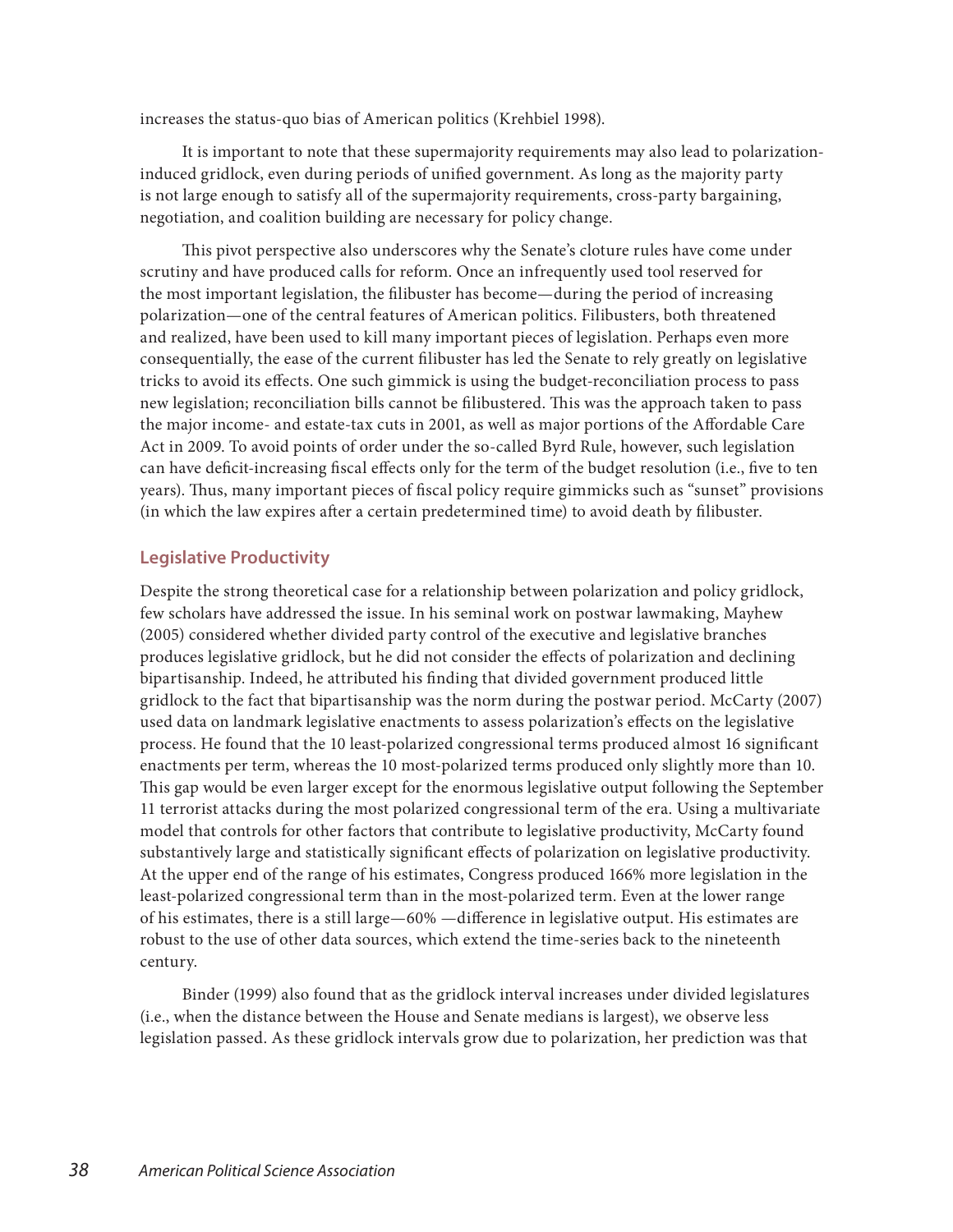we will observe even less legislation created and eventually passed through Congress.

The current unprecedented distance between the parties, combined with divided government between the House and the Senate, has led many media outlets to note that the 112th Congress has passed fewer laws than any other since the late 1800s (Davis 2012; Steinhauer 2012; Kasperowicz 2012; Sides 2012), when polarization was at almost the same levels as today.

#### **Case Study: Polarization, Gridlock, and the Politics of Immigration** <sup>18</sup>

Historically, successful immigration legislation was characterized by bipartisan coalitions between Republicans and Democrats, in addition to coalitions across chambers within Congress (Gimpel and Edwards 1998). The last significant piece of comprehensive immigration legislation that successfully navigated the legislative process passed in 1986. The Immigration Reform and Control Act (IRCA), also known as the Simpson–Mazzoli Act, was brought forward by a Democratic representative from Kentucky and a Republican senator from Wyoming, both of whom were chairs of respective subcommittees on immigration in the two chambers. The legislation was partially informed by the bipartisan Commission on Immigration Reform, which is consistent with the use of commissions on immigration throughout the legislative history of this policy area (Tichenor 2002). The legislation was considered comprehensive given the broad scope of the bill, including criminalization of hiring undocumented immigrants, employer sanctions, and amnesty for a sizeable portion of the undocumented immigrant population.

Attempts at reform since the passage of IRCA have been confronted with increased polarization on immigration both between and within the two political parties. Comprehensive immigration bills have had limited success in getting passed in one chamber, much less clearing the necessary hurdles in both chambers. Consequently, much of the legislation introduced during the 1990s and 2000s was piecemeal in nature, meaning that only one small component of immigration reform would be addressed. Three major legislative initiatives stand out in the post-IRCA era as attempts at broader immigration reform. In 2006, Bill H.R. 4437, also known as the Sensenbrenner Bill, was introduced. Its language was wide in scope and reach because it criminalized being an undocumented immigrant as a felony (as well as the actions of anyone assisting an undocumented immigrant), required significant construction of border fences, and imposed employer penalties and sanctions. Party polarization on the issue was intense, as demonstrated by the bill being pushed only by Republicans (with near-unanimous support within the Republican Party), whereas it was overwhelmingly opposed by Democrats. Mass mobilization of Latinos around the country occurred, leading to approximately 350 protests with millions of participants in an attempt to thwart support of the bill after it passed in the House (Wallace et al. 2014). Ultimately, the bill died, and scholars attribute the failure to the effects of the protests, as well as to a lack of consensus on this issue between the political parties and among the electorate (Zepeda-Millán 2011).

In 2010, the Development, Relief, and Education for Alien Minors Act (DREAM Act) was formally introduced by Dick Durbin (Democrat) and Orin Hatch (Republican) but was announced by a number of members across both chambers, demonstrating a bipartisan effort at reform—once again in contrast to the Sensenbrenner bill. The purpose of the DREAM Act was

<sup>18</sup> This section was written by Task Force member Sophia Wallace.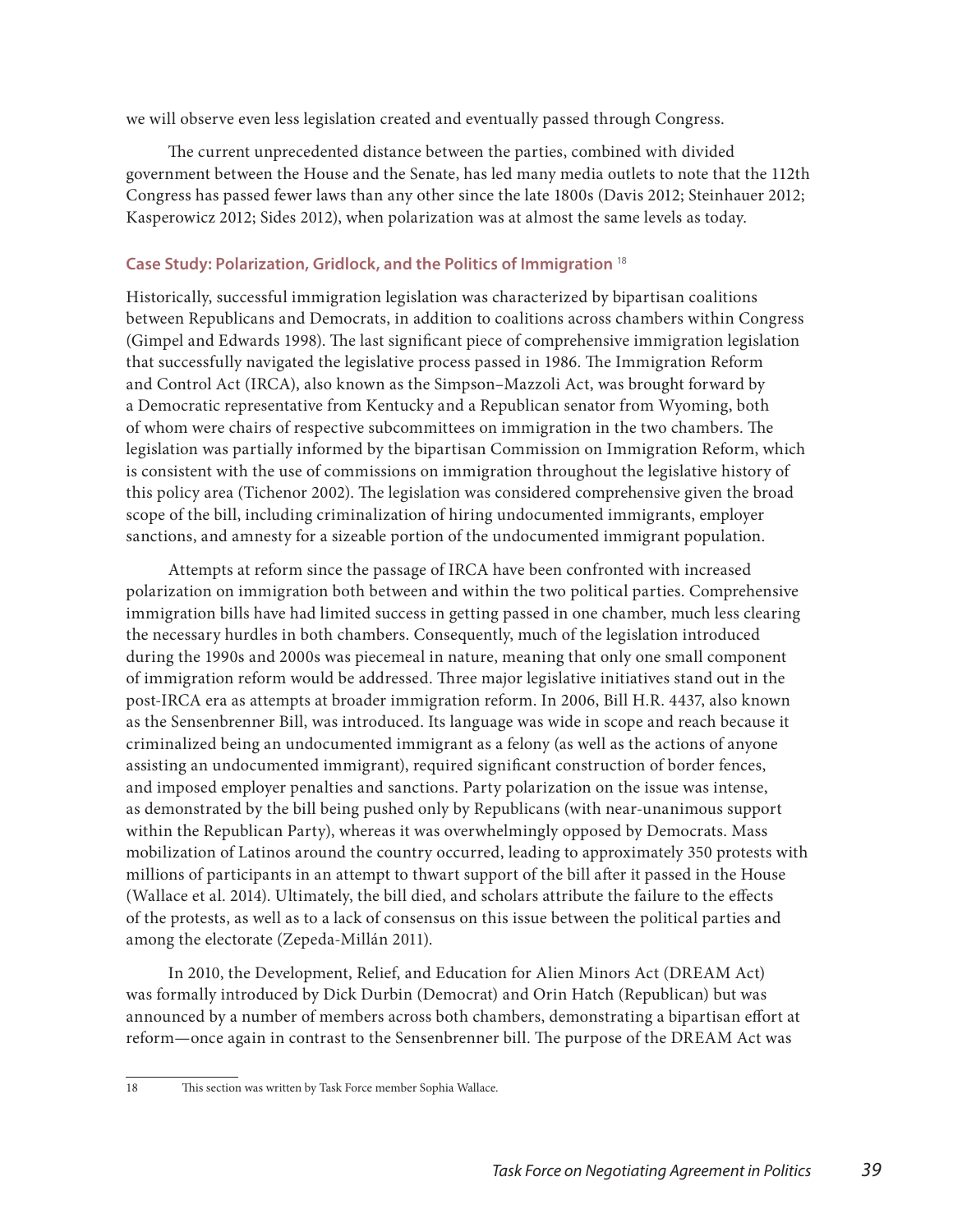to offer a pathway to citizenship for undocumented immigrants who had arrived in the country as minors, attended high school in the United States, and were now enrolling in college or the military. Although bipartisan in its creation, support in the House was split along party lines, with a vote of 216 to 198, with Democrats in favor. In the Senate, the bill failed to achieve the necessary 60 votes to end debate, thereby leading to the failure of the bill. The DREAM Act is an important indication of the state of party polarization on immigration when one considers the context of the actual bill. In many ways, it was viewed as the least potentially polarizing immigration bill because it involved people brought to the United States as minors. Thus, the assumption was that they bore little culpability for the choices of their parents, and it targeted only those willing to pursue college or the military, which are highly valued pathways for young people. If Republicans and Democrats were going to agree on the issue of immigration reform, then this bill should have been one of the most likely cases to pass muster. However, the defeat of this bill highlights that polarization within Congress had reached nearly insurmountable levels.

More recently, in January 2013, lawmakers announced bipartisan efforts to pursue comprehensive immigration reform, with acknowledgment from both political parties that the nation's immigration system was broken. In particular, attempts to smooth polarization were made through the use of a "gang"—in this case, a bipartisan group of senators—that could work with party leaders to try to appeal to and negotiate with their own party members. The Gang of Eight, in this case, devised a bill that contained individual provisions that appealed to both parties, such as a pathway to legalization for undocumented immigrants and increased border security. The bill was able to win two thirds of the support of the Senate but has not been advanced on the House legislative agenda by Speaker Boehner. Part of the reason for his resistance is that, taken together as a package, the bill was not popular among House Republicans. Moreover, the compromised version of the bill contained provisions that House Democrats believed were too restrictionist, such as substantially expanding border-security resources. This latest attempt at immigration reform demonstrates polarization on this issue not only across chambers and political parties but also within each party. For Republicans, there is divergence in opinions between moderates and Tea Party Caucus members on the issue. Boehner lacks consensus within his party in the House, which limits his power as the speaker to move forward on this issue. For Democrats, there was enormous pressure to deliver immigration reform for the Latino electorate it so heavily relied on, to the point of excessive compromise in the view of some House Democrats. As a result, certain House Democrats were so angered by the bill that they withdrew support, including one Latino representative, Representative Filemon Vela, who resigned from the Congressional Hispanic Caucus in response to its support for the bill, despite the border-security provisions.

One explanation for the breakdown of bipartisan efforts on immigration legislation may be rooted in the fact that post-1992, Congress has experienced more changes of party control than in the prior 40 years. Lee (2009) argues this leads each party to believe that in the next election, it may be able to win control of the chamber or increase its vote share; therefore, each party has little incentive to compromise. Rather, they have incentives to differentiate from the opposing party by taking a disparate stance on a given issue. Recent public-opinion data suggest that the public is increasingly polarized along partisan lines, and the difference between Republicans' and Democrats' positions on many issues, including immigration, are quite divergent (Pew Center 2012). Despite losing traction with Latino voters and struggling to win their support (Wallace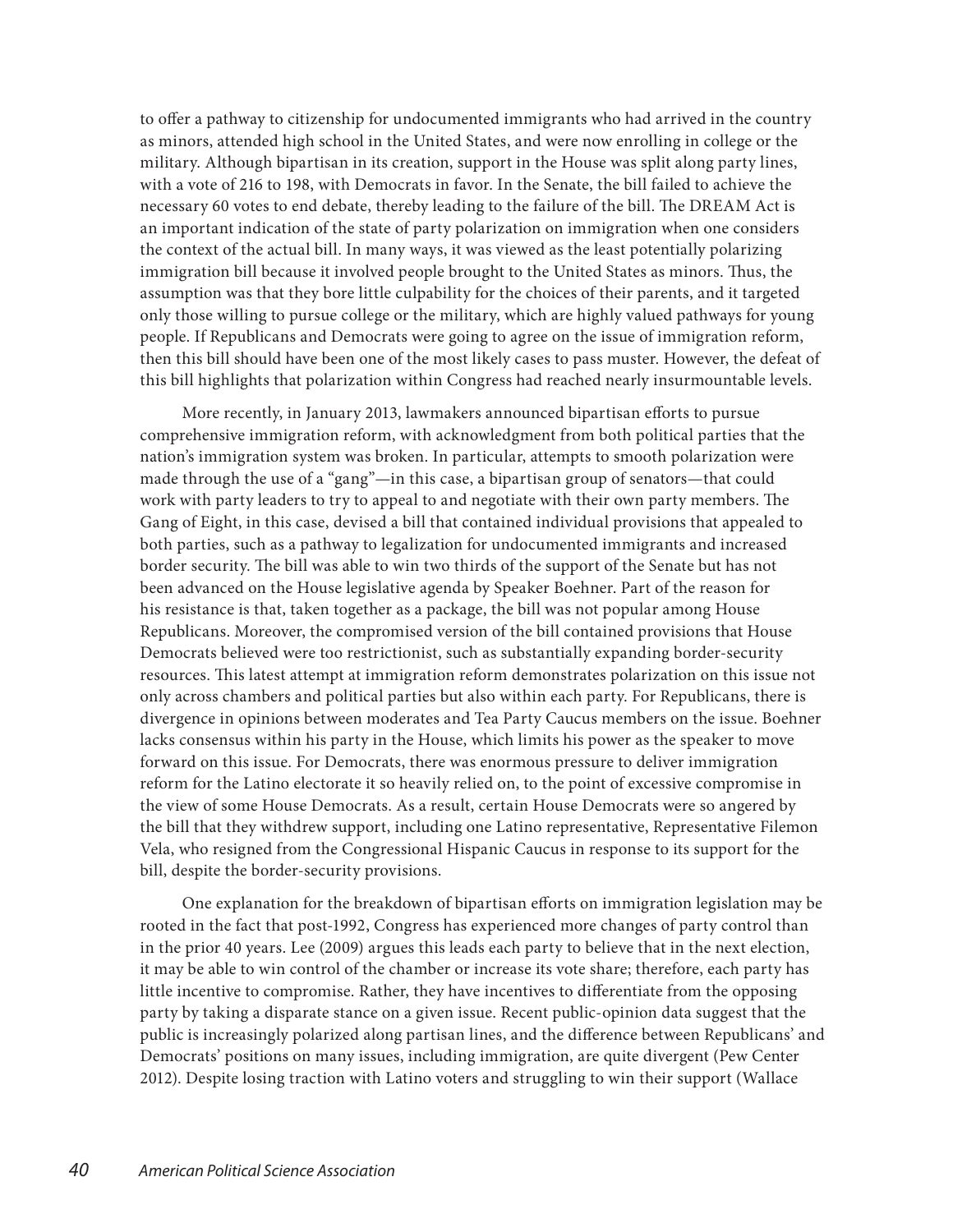2012)—in large part due to its position on immigration—the Republican Party continues to take a restrictionist stance that is consistent with a very active component of its electoral base. This segment of its reelection constituency comprises Tea Party supporters who played a vital role in Republican Party dominance in the 2010 elections (Parker and Barreto 2013; Skocpol and Williamson 2012). When Republicans believe party control and winning elections will be greatly influenced by the Latino electorate, their legislative strategy on immigration may change. Until then, both parties will take positions most appealing to the coalitions of voters they have historically relied upon, and will likely continue to be highly polarized on the issue of immigration.

#### **Policy Outcomes**

Given the evidence that polarization has reduced Congress's capacity to legislate, we turn to the question of how this has affected public-policy outcomes. The most direct effect of polarizationinduced gridlock is that public policy does not adjust to changing economic and demographic circumstances.

There are a number of reasons to believe that these effects would be most pronounced in the arena of social policy. Given that one of the aims of social policy is to insure citizens against the economic risks inherent in a market system, it must be responsive to shifts in those economic forces. If polarization inhibits those responses, it may leave citizens open to the new risks created by economic shifts brought on by deindustrialization and globalization.

For example, consider the political response in the United States to increasing economic inequality since the 1970s. Most economists attribute increasing inequality to a number of economic factors, such as the rise in the returns to education, exposure to trade, immigration, and changes in family structure. Nevertheless, numerous Western European countries faced with the same economic forces developed policies to mitigate the consequences so that the level of inequality changed only marginally. Similarly, Hacker (2004) argued that polarization was an important factor in impeding the modernization of several of the policies designed to ameliorate social risks. A second issue concerns the ways in which social policies in the United States are designed. Many policies, especially those aimed at the poor or near poor, are not indexed with respect to their benefits. Therefore, these programs require continuous legislative adjustment to achieve a constant level of social protection. McCarty, Poole, and Rosenthal (2006) provided evidence for effects of polarization on the minimum-wage and welfare-policy outcomes.

## **Delays and Brinkmanship**

The recent (and upcoming) battles over raising the federal government's debt limit and dealing with the so-called fiscal cliff of January 2013 have led many observers to blame partisan polarization for Congress's proclivity to miss deadlines, "kick the can down the road" to the next legislative session or another governmental body, and govern by (artificial) crises. These same concerns have been raised about Congress's ability to deal with longer-term problems such as reform to entitlements including Social Security and Medicare.

There is little doubt that partisan polarization played a major role in creating and shaping the fiscal governance "crises" of the past few years. Clearly, the parties remain far apart on the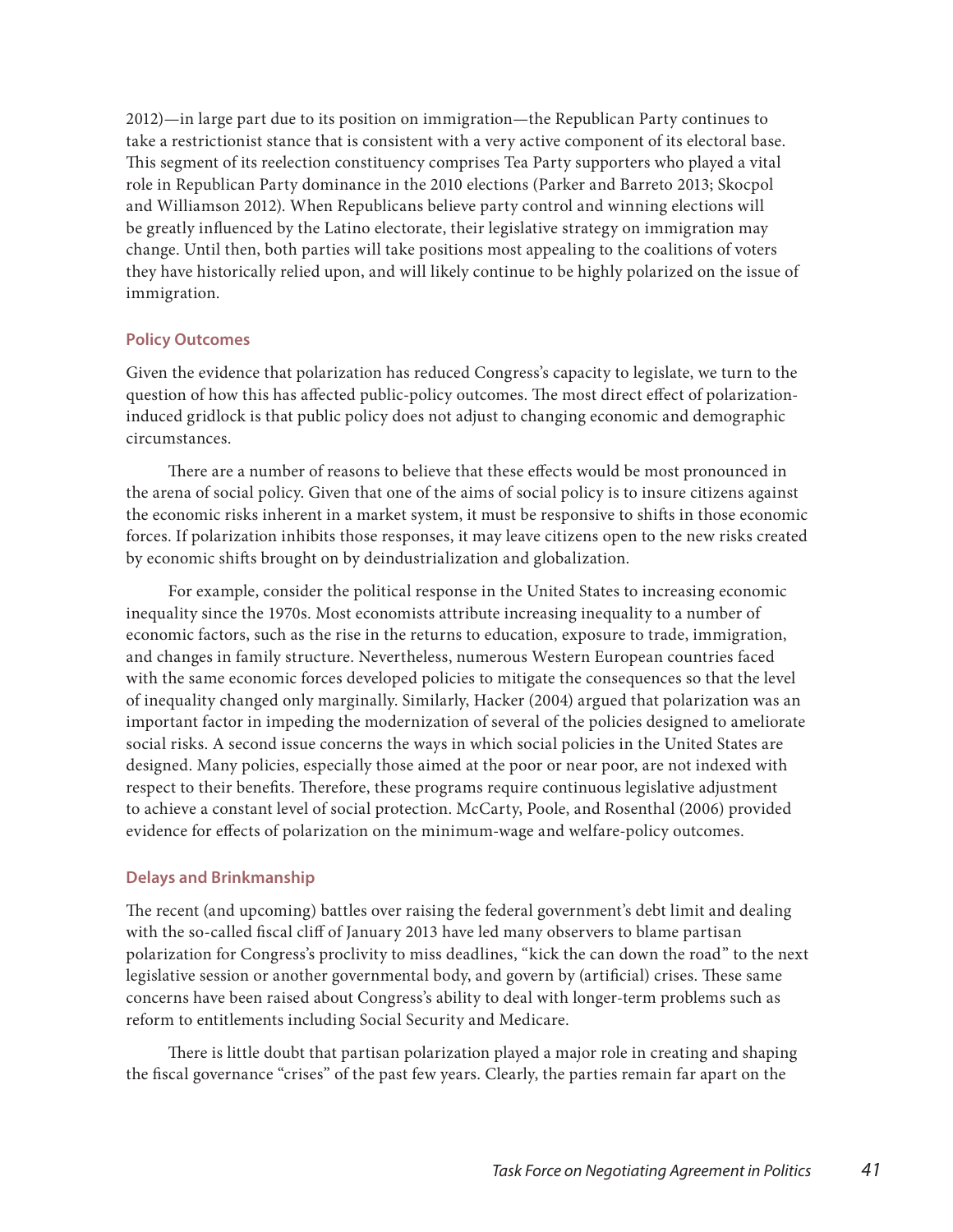appropriate reforms for entitlement programs. However, many of these concerns predate the contemporary rise of polarization. For example, we consider the ability of Congress to pass the annual appropriation bills before the beginning of the fiscal year. Recently, Congress's track record on this score has been abysmal. From Fiscal Year 2011 to Fiscal Year 2013, Congress completed zero appropriations bills before the September 30 deadline. During the same period, Congress passed only 9 of 36 regular appropriations bills. (The government was funded by continuing resolution in all of the unsuccessful cases.) It would be premature, however, to conclude that party polarization is the prime reason for this performance. Figure 2.10 plots for each month since 1974 the proportion of regular appropriation bills that have been passed prior to that month (a smoothing lowess curve is also provided to capture longer-term trends.) Clearly, Congress's performance has declined significantly in the past decade, but it is important to note that it performed almost equally poorly in the late 1980s. With the exception of the 1995–1996 government shutdown, it performed quite well in the 1990s. Thus, the trends in congressional performance on appropriations do not closely match those of party polarization.



## **Legislative Deliberation and the Quality of Policy Outcomes**

Although the quality of deliberation and policy outcomes is difficult to quantify, several studies have argued that polarization has altered Congress's deliberative and policy-making procedures and capacities (Mann and Ornstein 2012; Sinclair 2006, 2008; Hacker and Pierson 2006, and Sinclair 2008).

This literature identifies several changes in the norms and procedures in the US House during the past two decades. First, a decentralized, committee-dominated system of policy development was replaced by a more centralized, party-dominated system. Decisions about policy development and strategy are increasingly likely to be made by party leaders. Moreover, the committee system itself has become more partisan, with much less input from the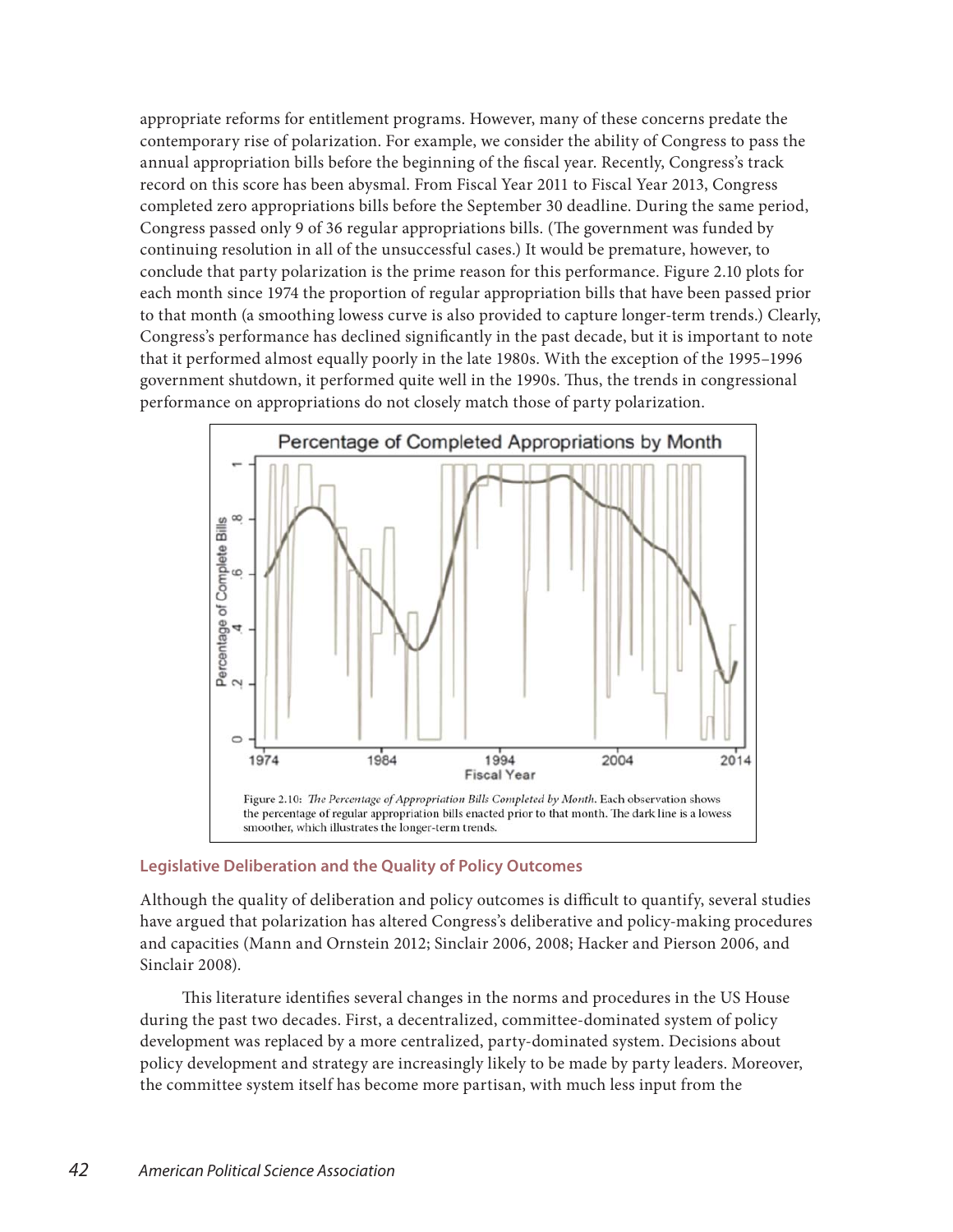minority party. Second, the role of the minority party in legislative deliberations appears to be diminishing. The amount of legislation considered under rules that restrict the number of amendments by the minority party has increased since the 1990s. Third, the number of violations of seniority for committee leadership positions has risen. These violations generally reward partisan loyalists and punish defectors. Case studies often suggest that these changes have had deleterious effects on the quality of legislation, but the question awaits more systematic study.

On the Senate side, the focus has been on the increased use of dilatory and obstructionist tactics, such as the filibuster and the hold (Binder and Smith 1997; Wawro and Schickler 2006; Koger 2010). These procedures purport to improve legislative deliberation and minority participation. Although the effects of these procedures on delay and gridlock have been established, there is little evidence of their effects on the quality of legislative output.

Although it is often difficult to quantify claims about the effects of polarization on the quality of legislation, recent history is replete with examples that plausibly illustrate how polarized politics undermines the quality of legislation. Consider the lame-duck congressional session in 2010. The session directly followed a midterm election in which the Democrats lost 63 House seats, along with their majority, and narrowly maintained control of the Senate after losing 6 seats. 19

Even with the healthy partisan majorities it held through 2009 and 2010, the Obama administration was unable to expand on its 2009 efforts at stimulus or to provide an extension of unemployment benefits. After the election, the administration was in an even more difficult bargaining situation. The pending loss of House control and trimming of its Senate majority meant that these agenda items would have to be taken up in a lame-duck session. Thus, Democratic legislators would be called on to move on many of the same policies that the voters had appeared to repudiate in the election. There was also pressure to avoid the across-the-board tax increases that would result from the expiration of the Bush-era tax cuts on December 31, 2010. The administration had pledged to keep the tax cuts for families making less than \$250,000 and let the rest expire. This approach, the administration argued, balanced the need to avoid tax increases in a recession with the goal of adding progressivity to the tax structure to offset growing economic inequality.

The Republicans also faced a difficult situation. The party has a long-standing commitment to making the Bush cuts permanent at all income levels. If they let the tax cuts expire, they would have little hope of restoring cuts in the upcoming congressional term. So, the lame-duck session became a "game of chicken."

However, rather than push the dispute to the brink, the Obama administration reached out to Republican leaders to fashion a compromise. Yet, given the polarized environment, finding a middle ground on each of the issues—tax cuts, unemployment insurance, and other stimulus—would be impossible. Therefore, the underlying principle of the negotiation was to trade on differences in issue salience so that each side could get what it most valued and give on other issues (see Chapter 5). The Republicans procured an extension of all of the tax cuts, albeit for only two years. The Republicans also received a favorable deal on the provisions for the estate tax, with a higher exemption and lower rate than would have prevailed without the legislation.

<sup>19</sup> This section draws heavily on McCarty (2012).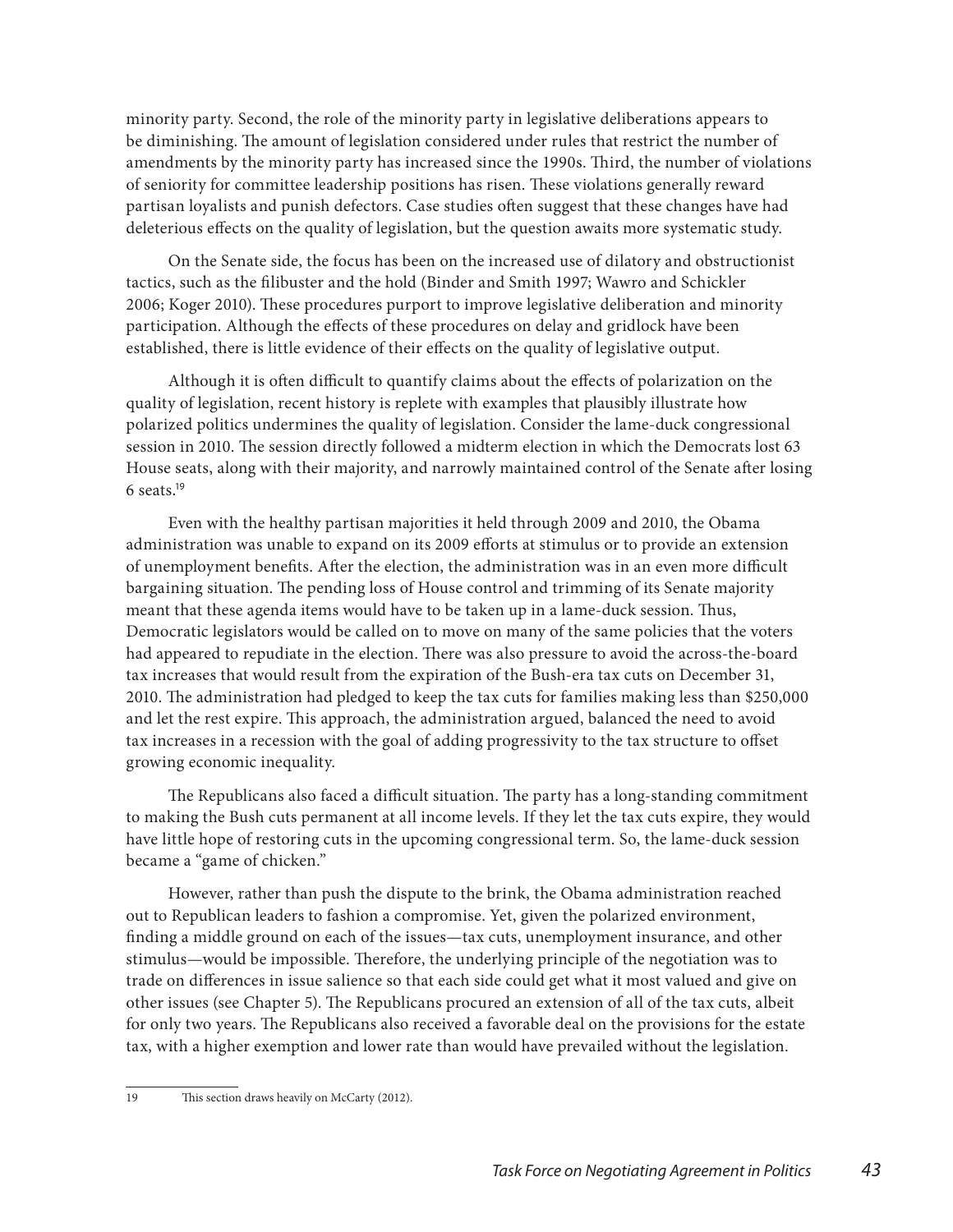The Democrats got fiscal stimulus and relief measures targeted at low-income and unemployed workers. The employee contribution to Social Security was reduced from 6.2% to 4.2% for one year, and \$57 billion was appropriated for extended unemployment benefits.<sup>20</sup>

Reflecting the nature of a negotiated outcome of this sort, the opposition to the plan came from the ideological extremes of both parties. Progressives were particularly upset with the extension of tax cuts for high-income families and with the estate-tax provisions. Some even expressed concern that the payroll tax deductions would undermine the Social Security system. Conservatives were similarly dismayed not to receive a more permanent extension of the tax cuts, and worried that the extension of unemployment benefits would contribute to the deficit.<sup>21</sup>

Ultimately, polarization did not lead to gridlock, but it may have led to something far worse. Instead of a negotiated outcome that provided targeted stimulus and a transition to a more efficient, fair, and certain tax code, the bill increased the deficit by almost \$900 billion and postponed important decisions to the future.

## **Other Policy Consequences**

Perhaps one of the most important long-term consequences of the decline in legislative capacity caused by polarization is that Congress's power is declining relative to the other branches of government.<sup>22</sup> Recent studies by political scientists demonstrate that presidents facing strong partisan and ideological opposition from Congress are more likely to take unilateral action rather than pursue their goals through legislation.

Not only are presidents likely to become more powerful, polarization also increases the opportunities of judges and courts to pursue their policy goals because such judicial activism is unlikely to be checked by legislative statute. The courts have become the dominant arena for a wide swath of policy issues, from tobacco regulation to firearms to questions such as gay marriage.

Although most of this chapter concentrates on the effects of polarization within the legislative process, contemporary work in bureaucratic and judicial politics suggests that polarization also has detrimental effects at the policy-implementation stage. First, polarization decreases Congress's willingness to delegate authority to administrative agencies. In a systematic study, Epstein and O'Halloran (1999) showed that Congress is far less willing to delegate policymaking authority to agencies when there are significant ideological disagreements between the president and congressional majorities. Because party polarization has exacerbated these disagreements (especially during divided government), Congress relies far less on the expertise of the bureaucracy in the implementation and enforcement of statutes. The result is often excessive statutory constraints or the delegation of statutory enforcement to private actors and courts rather than agencies (Farhang 2010). These outcomes further weaken the executive

<sup>20</sup> Technically, the estate tax had been repealed in 2010; therefore, establishing any estate tax was a departure from the Republican goal of extending all of the tax cuts and not raising taxes in a recession. Nevertheless, liberal Democrats were especially incensed about the high exemption and low rates. Consequently, they forced a vote on an amendment to strike the estate-tax provisions, which—had it been successful—might have unraveled the negotiated agreement (Sullivan 2010).

The progressive opposition was somewhat more pronounced than that of the conservatives. Of the House members in the most liberal quartile, 71% opposed the agreement but only 25%of the most conservative quartile opposed. Support was highest among moderate Republicans in the third quartile, 88% of whom supported the bill.<br>22 See Reich (2013) for a set of recent examples.

See Reich (2013) for a set of recent examples.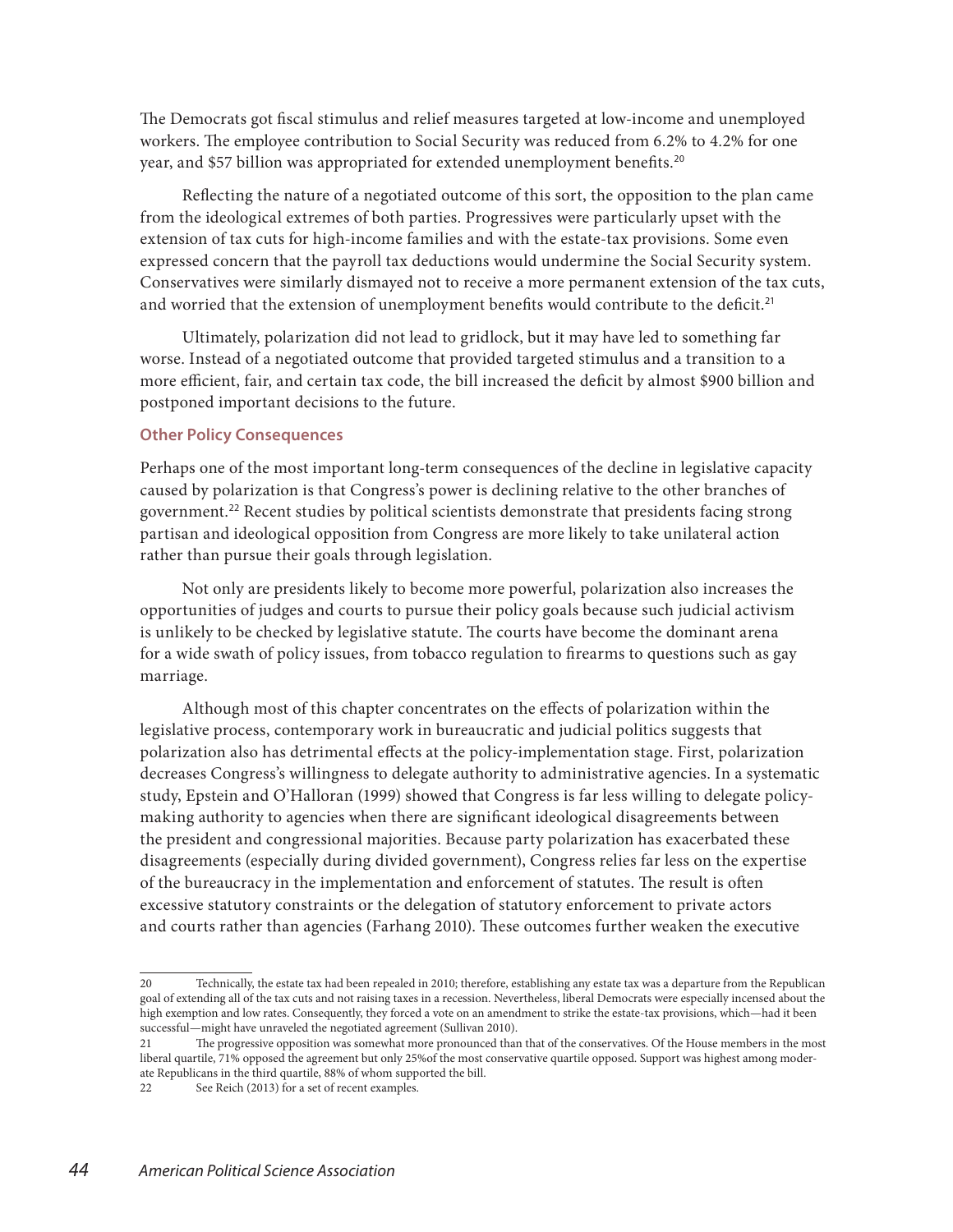and legislative branches vis-à-vis the judiciary. In addition, polarization has now distorted the confirmation process of executive-branch officials and judges. In studies of all major executivebranch appointments in the past century, McCarty and Razaghian (1999) found that heightened partisan polarization is the major culprit in the increasing delays in the Senate confirmation process. Consequently, long-term vacancies in the political leadership of many departments and agencies have become the norm. Because these problems are exacerbated at the beginning of new administrations, presidential transitions have become considerably less smooth. Polarization also has clearly contributed to the well-documented conflicts over judicial appointments, leading to an understaffing of the federal bench and more contentious and ideological battles over Supreme Court nominees (Binder and Maltzman 2009).

## *Conclusions*

The negotiation failures resulting from polarization have done much to undermine governance in the United States through gridlock and lower-quality legislation and by harming the functioning of the executive and judicial branches. The Task Force on Negotiating Agreement in Politics was tasked not only with rekindling scholarly interest in political negotiation and bargaining but also with making concrete suggestions on how to improve the negotiation infrastructure in ways that enhance good governance.

The central idea of this chapter is not only how badly the US Congress needs such medicine but also how unwilling a patient it is likely to be. Partisan and ideological divisions in Congress have grown significantly during the past three decades. Although the evidence suggests that the average voter may not have polarized significantly, engaged and attentive voters now hold issue positions that are more consistent with those of their party. Campaign funding from ideological individuals has increased, whereas the media has contributed and adapted to the increased ideological divisions.

These long-term trends have profound implications for successful negotiation. First, polarization has fundamentally altered legislators' incentives to negotiate. Expanding ideological differences and declining dimensionality have increasingly replaced win-wins with zerosum outcomes. Increased teamsmanship has reduced the number of honest brokers who can effectively work "across the aisles" to create agreements. Moreover, polarization has exacerbated the incentives for strategic disagreement. It is difficult to negotiate when one or both sides think they are better off when bargaining fails.

Polarization has also transformed congressional institutions. The "textbook" Congress of decentralized committees has been replaced by a more partisan Congress, where much of the negotiation occurs among party leaders. As Binder and Lee (see Chapter 3) point out, this change may have an ambiguous effect. On the one hand, with their near-universal jurisdiction, congressional leaders have more opportunities than committee chairs to form multi-issue integrative solutions. On the other hand, leaders will continue to be constrained to the extent that their members do not find such negotiated settlements politically advantageous.

Unfortunately, the existing political science literature suggests few opportunities for reducing polarization by electoral reforms. The evidence undermines the common arguments that reforming legislative districting or primary elections will materially reduce polarization. Because reforming campaign finance has been fraught with constitutional difficulties and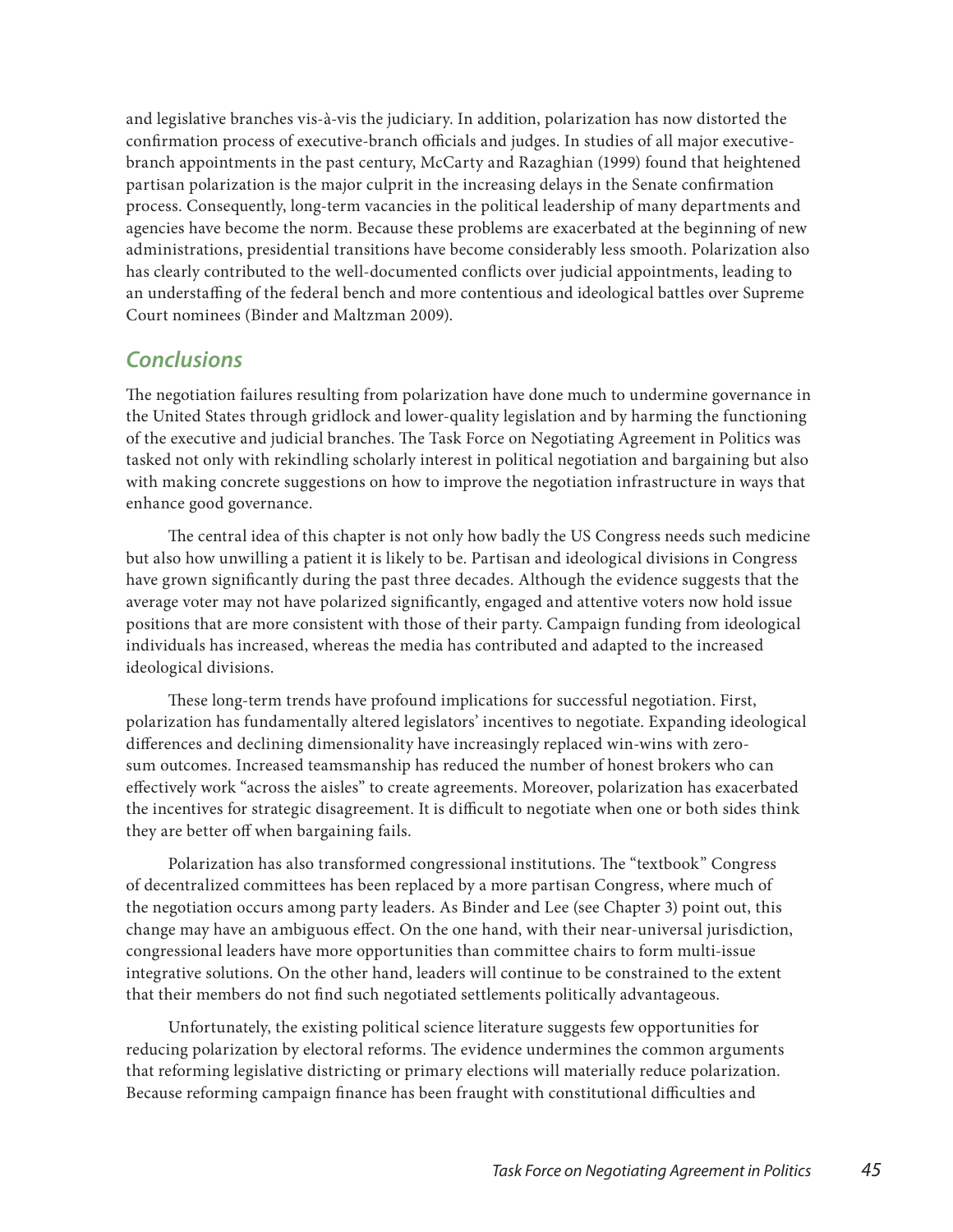unintended consequences, it does not seem to be a promising avenue for reducing polarization in the short run.

Given this dreary outlook, it is entirely appropriate that we turn our intellectual energies to exploring ways to negotiate and govern despite growing partisan differences. A new political science of negotiation that can suggest new mechanisms and protocols that help to "get the deal done," even in polarized times, would accomplish a great deal of good.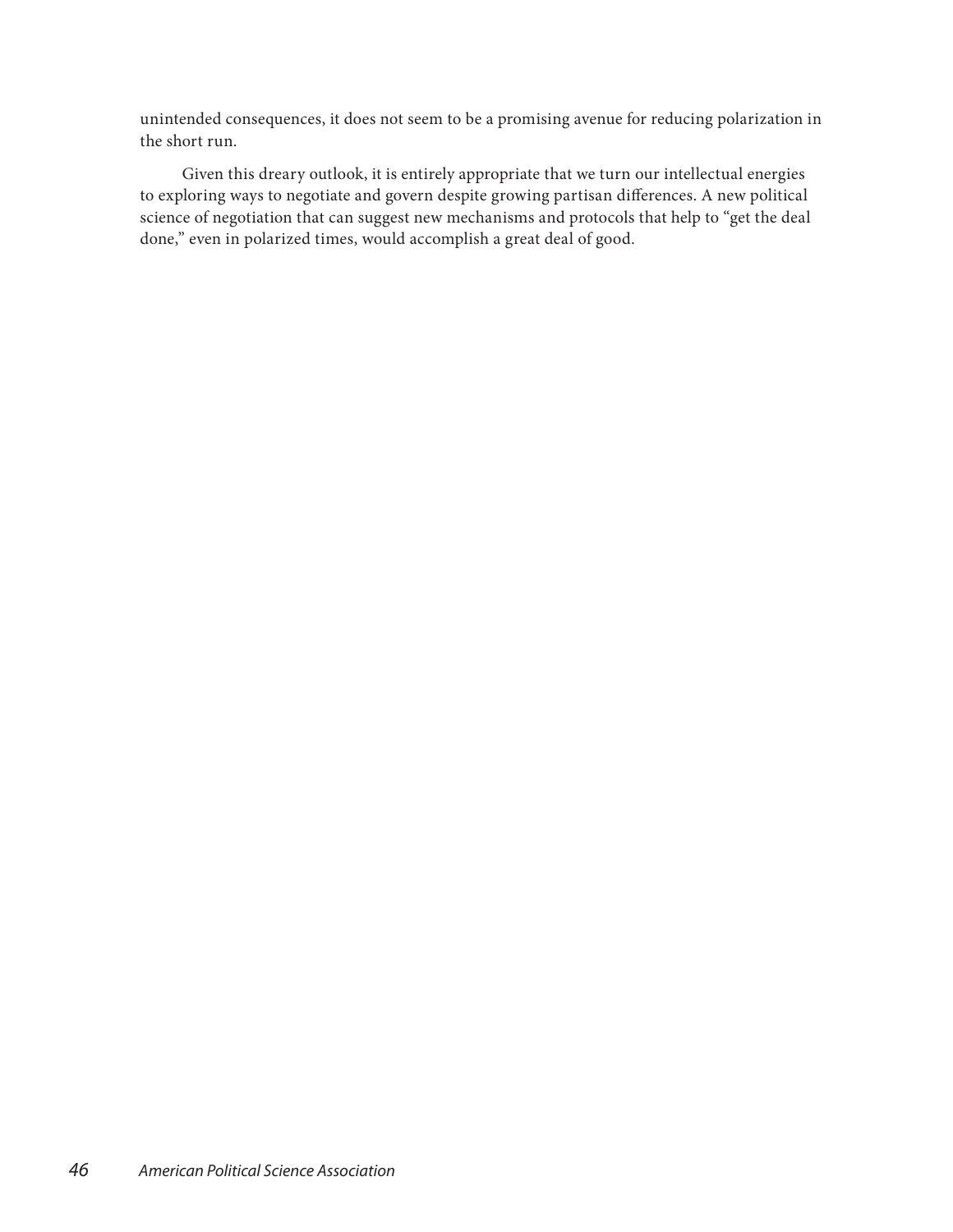## *References*

- Abramowitz, Alan I. 2010. *The Disappearing Center: Engaged Citizens, Polarization, and American Democracy*. New Haven, CT: Yale University Press.
- Aldrich, John. 1995. *Why Parties? The Origin and Transformation of Political Parties in America*. University of Chicago Press.
- Aldrich, John, and David W. Rohde. 2010. "Consequences of Electoral and Institutional Change: The Evolution of Conditional Party Government in the U.S. House of Representatives." In *New Directions in American Political Parties*, ed. Jeffrey M. Stonecash, pp. 234-250. New York: Routledge.
- Ansolabehere, Stephen, John M. de Figueiredo, and James M. Snyder. 2003. "Why is There so Little Money in U.S. Politics?" *Journal of Economic Perspectives*, 17(1): 105-130.
- Ansolabehere, Stephen, Jonathan Rodden, and James M. Snyder. 2006. "Purple America." *Journal of Economic Perspectives* 20(2): 97-118.
- Bafumi, Joseph, and Michael C. Herron. 2010. "Leapfrog Representation and Extremism: A Study of American Voters and Their Members in Congress." *American Political Science Review* 104(03): 519-542.
- Barber, Michael. 2013. "Ideological Donors, Contribution Limits, and the Polarization of State Legislatures?" Typescript. Princeton, NJ: Princeton University.
- Baron, David P. 1994. "Electoral Competition with Informed and Uniformed Voters." *American Political Science Review* 88(1): 33-47.
- Bartels, Larry. 2000. "Partisanship and Voting Behavior 1952–1996." *American Journal of Political Science*  44(1): 35-50.
	- ———. 2008. *Unequal Democracy: The Political Economy of the New Gilded Age*. Princeton, NJ: Princeton University Press.
- Binder, Sarah A. 1999. "The Dynamics of Legislative Gridlock, 1947–96." *American Political Science Review*. 93(3): 519-533.
- Binder, Sarah A., and Forrest Maltzman. 2009. *Advice and Dissent: The Struggle to Shape the Federal Judiciary*. Washington, DC: The Brookings Institution Press.
- Binder, Sarah A., and Steven S. Smith. 1997. *Politics or Principle? Filibustering in the United States Senate*. Washington, DC: The Brookings Institution Press.
- Bishop, Bill. 2009. *The Big Sort: Why the Clustering of Like-Minded Americans Is Tearing Us Apart*. New York: Mariner Books.
- Bonica, Adam. 2013. "Ideology and Interests in the Political Marketplace." *American Journal of Political Science* 57(2): 294-311.
- Brady, David W., Hahrie Han, and Jeremy C. Pope. 2007. "Primary Elections and Candidate Ideology: Out of Step with the Primary Electorate?" *Legislative Studies Quarterly* 32(1): 79-105.
- Brewer, Mark, Mack Mariani, and Jeffrey M. Stonecash. 2002. *Diverging Parties: Social Change, Realignment, and Party Polarization*. Boulder, CO: Westview Press.
- Bullock, Will, and Joshua D. Clinton. 2011. "More a Molehill than a Mountain: The Effects of the Blanket Primary on Elected Officials' Behavior from California." *Journal of Politics* 73(3): 915-930.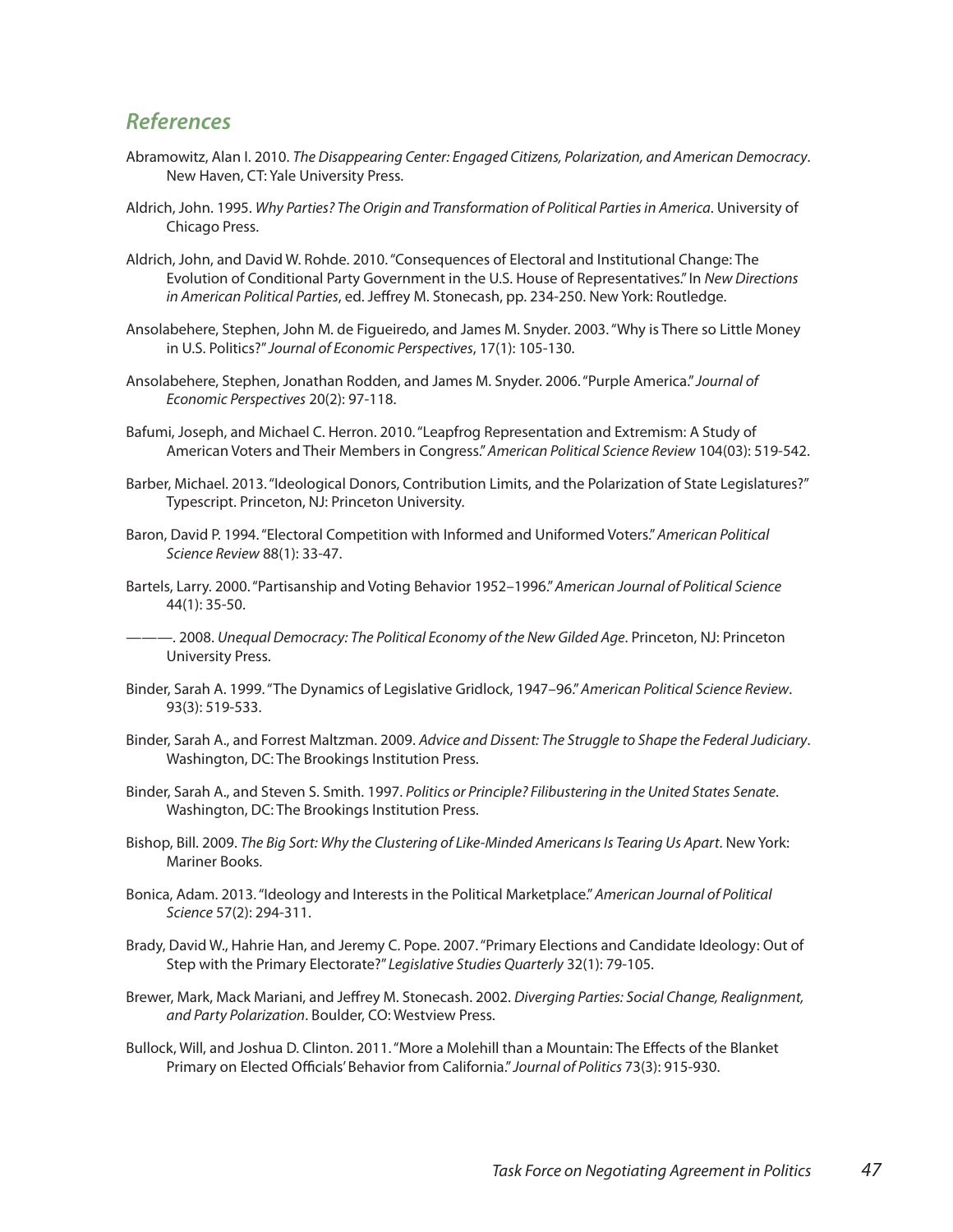- Burnham, Walter Dean. 1970. *Critical Elections and the Mainsprings of American Politics*. New York: W.W. Norton.
- Canon, David T. 1999. *Race, Redistricting, and Representation: The Unintended Consequences of Black Majority Districts*. University of Chicago Press.
- Carsey, T. M., & Layman, G. C. 2006. "Changing Sides or Changing Minds? Party Identification and Policy Preferences in the American Electorate." *American Journal of Political Science*, 50(2): 464-477.
- Carson, Jamie L., Michael H. Crespin, Charles J. Finocchiaro, and David W. Rohde. 2007. "Redistricting and Party Polarization in the US House of Representatives." *American Politics Research* 35(6): 878 -904.
- Clinton, Joshua D. 2006. "Representation in Congress: Constituents and Roll Calls in the 106th House." *Journal of Politics* 68(2): 397-409.
- Clinton, Joshua D., Simon Jackman, and Douglas Rivers. 2004. "The Statistical Analysis of Roll Call Data." *American Political Science Review* 98(02): 355-370.
- Converse, Philip. 1964. "The Nature of Belief Systems in the Mass Public." In I*deology and Discontent*, ed. David Apter. New York: Free Press.
- Cox, Gary, and Mathew McCubbins. 2005. *Setting the Agenda: Responsible Party Government in the U.S. House of Representatives*. Cambridge University Press.
- Cox, Gary W., and Keith T. Poole. 2002. "On Measuring Partisanship in Roll-Call Voting: The US House of Representatives, 1877-1999." *American Journal of Political Science* 46(3): 477-489.
- Davis, Susan. 2012. "This Congress Could Be Least Productive since 1947." *USA Today*. 15 Aug. 2012. Web. 5 Dec 2013. http://usatoday30.usatoday.com/news/washington/story/2012-08-14/unproductivecongress-not-passing-bills/57060096/1
- DellaVigna, Stefano, and Ethan Kaplan. 2007. "The Fox News Effect: Media Bias and Voting." *Quarterly Journal of Economics* 122(3): 1187-1234.
- Edwards, Mickey. 2012. *The Parties Versus the People: How to Turn Republicans and Democrats into Americans*. Yale University Press.
- Eilperin, Juliet. 2007. *Fight Club Politics: How Partisanship Is Poisoning the House of Representatives*. Lanham, MD: Rowman & Littlefield.
- Ensley, Michael J. 2009. "Individual Campaign Contributions and Candidate Ideology." *Public Choice* 138(1): 221-238.
- Epstein, David, and Sharyn O'Halloran. 1999. *Delegating Powers: A Transaction Cost Politics Approach to Policy Making under Separate Powers*. New York: Cambridge University Press.
- Farhang, Sean. 2010. *The Litigation State: Public Regulation and Private Lawsuits in the United States*. Princeton, NJ: Princeton University Press.
- Fiorina, Morris P. 2013. "Party Homogeneity and Contentious Politics," In *Can We Talk? The Rise of Rude, Nasty, Stubborn Politics*, Daniel M. Shea and Morris P. Fiorina eds. New York: Pearson: 142-153.
- Fiorina, Morris P., and Samuel J. Abrams. 2008. "Political Polarization in the American Public." *Annual Review Political Science* 11: 563-588.
- Fiorina, Morris P., Samuel J. Abrams, and Jeremy Pope. 2005. *Culture War? Myth of a Polarized America*. Upper Saddle River, NJ: Pearson Education.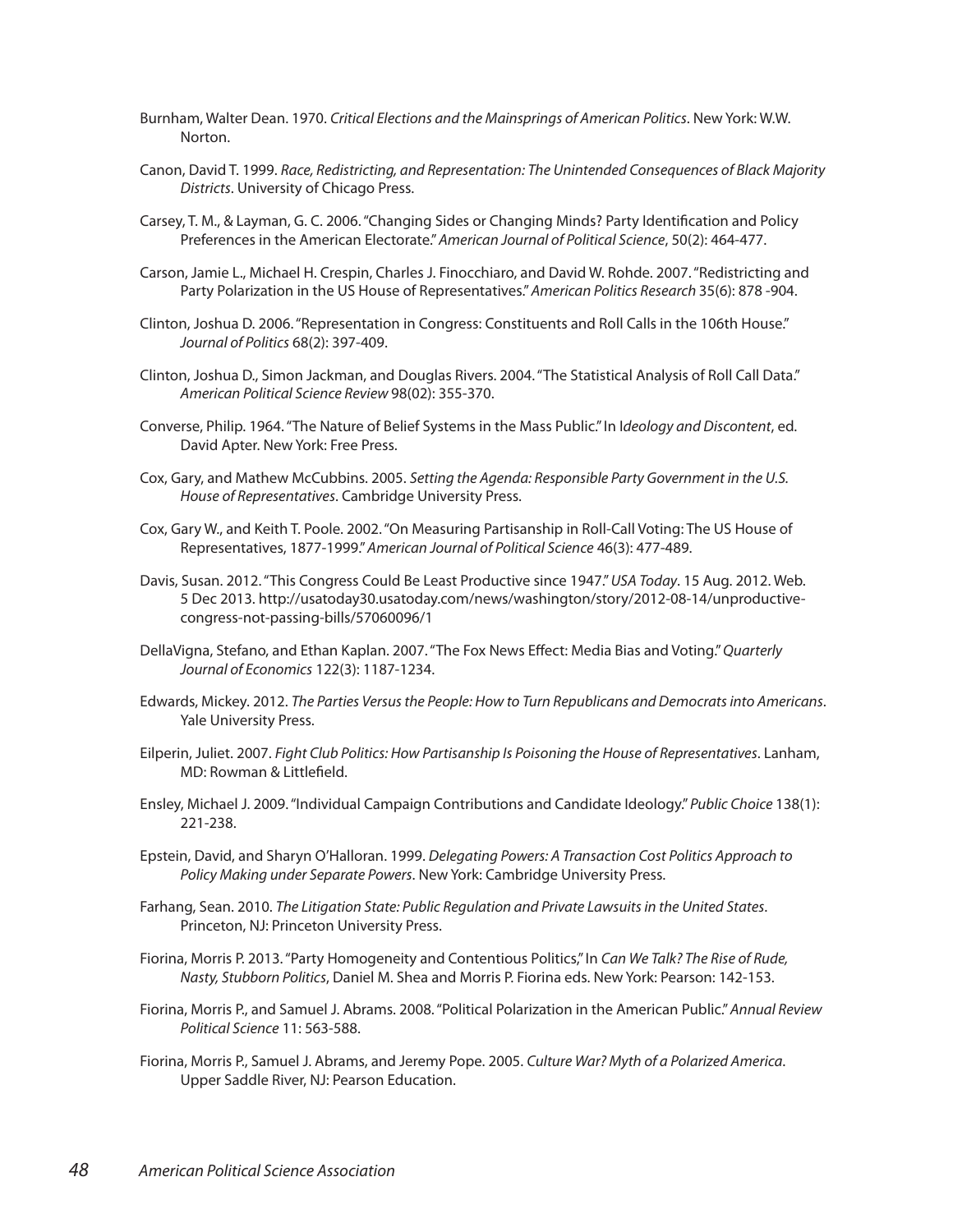- Garand, James C. 2010. "Income Inequality, Party Polarization, and Roll-Call Voting in the US Senate." *Journal of Politic*s 72(04): 1109-1128.
- Gelman, Andrew. 2009. *Red State, Blue State, Rich State, Poor State: Why Americans Vote the Way They Do*. Princeton, NJ: Princeton University Press.
- Gentzkow, Matthew, and Jesse M. Shapiro. 2006. "Media Bias and Reputation." *Journal of Political Economy* 114(2): 280-316.
- Gerber, Alan, Dean Karlan, and Daniel Bergan. 2009. "Does the Media Matter? A Field Experiment Measuring the Effect of Newspapers on Voting Behavior and Political Opinions." *American Economic Journal: Applied Economics* 1(2): 35-52.
- Gerber, Elisabeth R., and Rebecca B. Morton. 1998. "Primary Election Systems and Representation." *Journal of Law Economics and Organization* 14(2): 304-324.
- Gilens, Martin. 2012. *Affluence and Influence: Economic Inequality and Political Power in America*. Princeton, NJ: Princeton University Press.
- Gilmour, John. 1995. *Strategic Disagreement: Stalemate in American Politics*. University of Pittsburgh Press.
- Gimpel, James, and James R. Edwards. 1998. *The Congressional Politics of Immigration Reform*. London: Longman Publishing Group.
- Gimpel, James, Frances Lee, and Joshua Kaminski. 2006. "The Political Geography of Campaign Contributions in American Politics." *Journal of Politics* 68(3): 626-639.
- Gimpel, James, Frances Lee, and Shanna Pearson-Merkowitz. 2008. "The Check Is in the Mail: Interdistrict Funding Flows in Congressional Elections." *American Journal of Political Science* 52(2): 373-394.
- Groseclose, Timothy, Steven D. Levitt, and James M. Snyder, Jr. 1999. "Comparing Interest Group Scores across Time and Chambers: Adjusted ADA Scores for the US Congress." *American Political Science Review* 93(1): 33-50.
- Groseclose, Timothy, and Nolan McCarty. 2001. "The Politics of Blame: Bargaining before an Audience." *American Journal of Political Science* 45(1): 100-119.
- Groseclose, Timothy, and Jeff Milyo. 2005. "A Measure of Media Bias." *Quarterly Journal of Economics* 120(4): 1191-1237.
- Hacker, Jacob S. 2004. "Privatizing Risk without Privatizing the Welfare State: The Hidden Politics of Social Policy Retrenchment in the United States." *American Political Science Review* 98(2): 243-260.
- Hacker, Jacob S., and Paul Pierson. 2006. *Off Center: The Republican Revolution and the Erosion of American Democracy*. New Haven, CT: Yale University Press.
- Hall, Robert L., and Frank W. Wayman. 1990. "Buying Time: Moneyed Interests and the Mobilization of Bias in Congressional Committees." *American Political Science Review* 84(3): 797-820.
- Hare, Christopher, Nolan McCarty, Keith T. Poole, and Howard Rosenthal. 2012. "Polarization is Real (and Asymmetric)." Voteview Blog. 16 May 2012. Web. 5 Dec. 2013. http://voteview.com/blog/?p=494
- Hirano, Shigeo, James M. Snyder, Jr., Stephen Ansolabehere, and John Mark Hansen. 2010. "Primary Elections and Partisan Polarization in U.S. Congressional Elections." *Quarterly Journal of Political Science* 5(2): 169-191.
- Hopkins, Daniel J., and Jonathan Ladd. Forthcoming. "The Consequences of Broader Media Choice: Evidence from the Expansion of Fox News." *Quarterly Journal of Political Science*.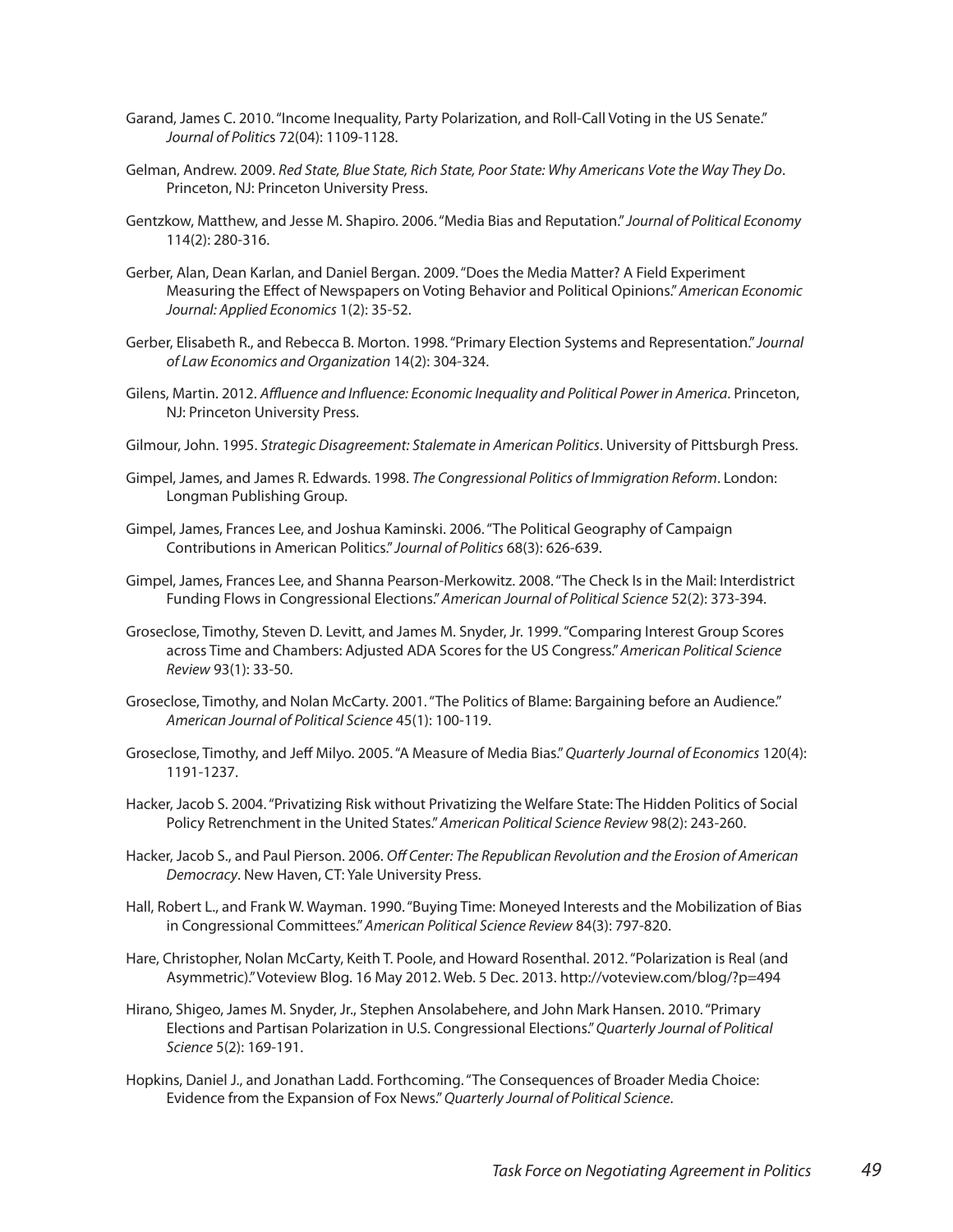- Iyengar, Shanto, Gaurav Sood, and Yphtach Lelkes. 2012. "Affect, Not Ideology: A Social Identity Perspective on Polarization." *Public Opinion Quarterly* 763(3): 405-431.
- Jacobson, Gary C. 1990. "The Effects of Campaign Spending in House Elections: New Evidence for Old Arguments." *American Journal of Political Science* 34(2): 334-362.
- Kasperowicz, Pete. 2012. "Parties Trade Blame for 'Least Productive Congress' in Decades." *The Hill*. 14 Sept. 2012. Web. 5 Dec. 2013. http://thehill.com/video/house/249597-cantor-hoyer-trade-barbs-on-theway-out-the-door-to-2012-elections
- Kaufmann, Karen M., James G. Gimpel, and Adam H. Hoffman. 2003. "A Promise Fulfilled? Open Primaries and Representation." *Journal of Politics* 65(2): 457-476.
- Klinkner, Philip A. 2004. "Red and Blue Scare: The Continuing Diversity of the American Electoral Landscape." *The Forum* (2)2.
- Koger, Gregory. 2010. *Filibustering: A Political History of Obstruction in the House and Senate*. University of Chicago Press.
- Krehbiel, Keith. 1998. *Pivotal Politics: A Theory of US Lawmaking*. University of Chicago Press.
- Layman, Geoffrey, and Thomas Carsey. 2002. "Party Polarization and 'Conflict Extension' in the American Electorate." *American Journal of Political Science* 46(4):786-802.
- Layman, Geoffrey C., Thomas M. Carsey, John C. Green, Richard Herrera, and Rosalyn Cooperman. 2010. "Activists and Conflict Extension in American Party Politics." *American Political Science Review* 104(2): 324-346.
- Lee, Frances. 2009. *Beyond Ideology: Politics, Principles, and Partisanship in the U.S. Senate*. University of Chicago Press.
- Lenz, Gabriel S. 2012. *Follow the Leader: How Voters Respond to Politicians' Policies and Performance*. University of Chicago Press.
- Lessig, Lawrence. 2011. *Republic, Lost: How Money Corrupts Congress—and a Plan to Stop It*. New York: Twelve/Hachette Book Group.
- Levendusky, Matthew. 2009. *The Partisan Sort: How Liberals Became Democrats and Conservatives Became Republicans*. University of Chicago Press.
- Levendusky, Matthew S., Jeremy C. Pope, and Simon D. Jackman. 2008. "Measuring District-Level Partisanship with Implications for the Analysis of US Elections." *Journal of Politics* 70(3): 736-753.
- Mann, Thomas E., and Norman J. Ornstein. 2012. *It's Even Worse Than It Looks: How the American Constitutional System Collided with the New Politics of Extremism*. New York: Basic Books.
- Masket, Seth. 2008. "Where You Sit Is Where You Stand: The Impact of Seating Proximity on Legislative Cue-Taking." *Quarterly Journal of Political Science* 3: 301-311.
- Masket, Seth, Boris Shor, Steven Rogers, and Nolan McCarty. 2013. "A Primary Cause of Partisanship? Nomination Systems and Legislator Ideology." Typescript. Princeton, NJ: Princeton University.
- Mayhew, David R. 2005. *Divided We Govern: Party Control, Lawmaking, and Investigations, 1946–2002*. New Haven, CT: Yale University Press.
- McCarty, Nolan 2007. "The Policy Effects of Political Polarization." In *The Transformation of American Politics: Activist Government and the Rise of Conservatism*, eds. Paul Pierson and Theda Skocpol, 223-55.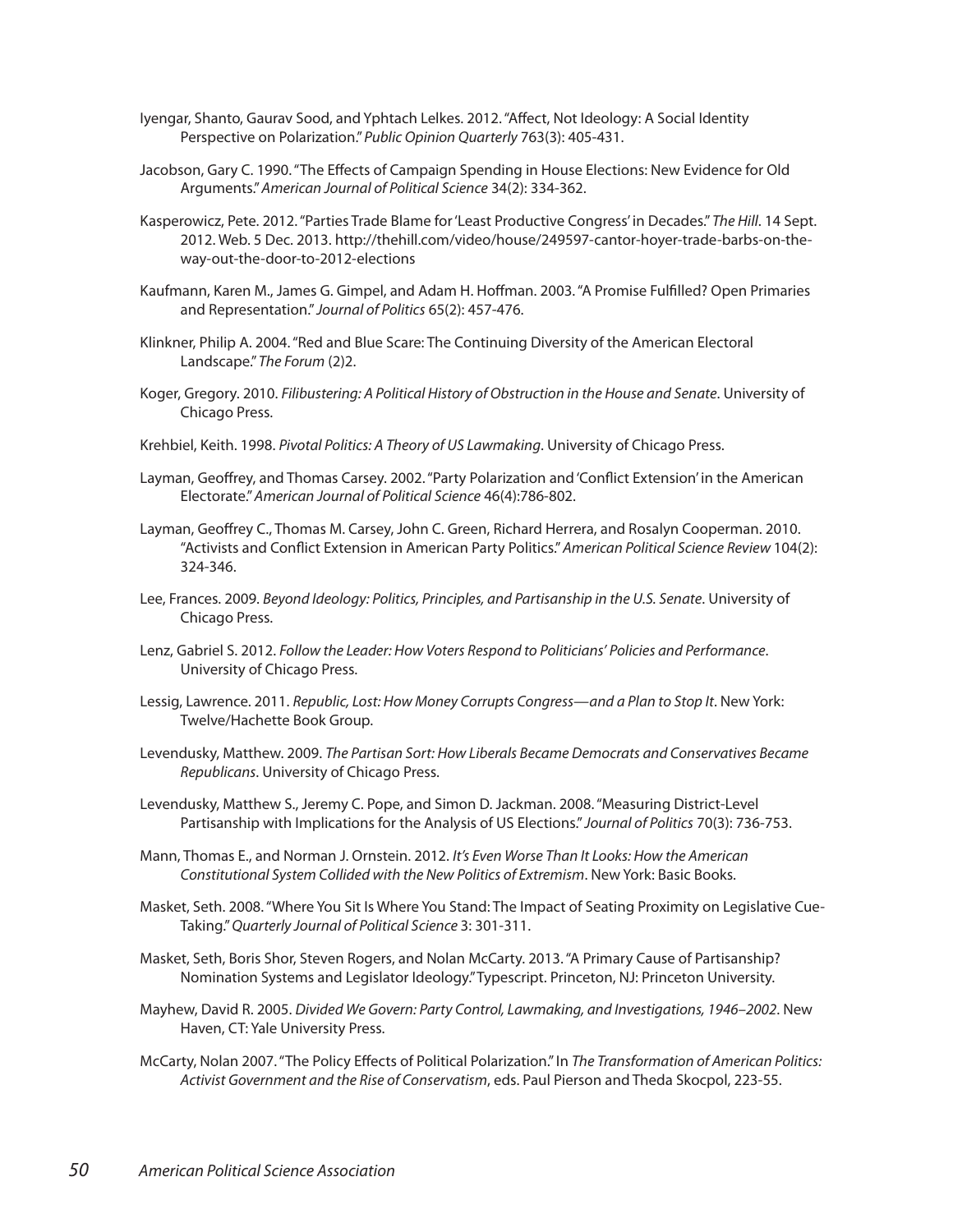Princeton University Press.

- ———. 2012. "The Politics of the Pop: The U.S. Response to the Financial Crisis and the Great Recession." In *Coping with Crisis: Governmental Responses to the Great Recession*, eds. Nancy Bermeo and Jonas Pontusson. New York: Cambridge University Press.
- McCarty, Nolan, Keith T. Poole, and Howard Rosenthal. 2001. *Income Redistribution and the Realignment of American Politics*. Washington, DC: AEI Press.
- McCarty, Nolan, Keith T. Poole, and Howard Rosenthal. 2001. "The Hunt for Party Discipline in Congress." *American Political Science Review* 95(3): 673-688.
- ———. 2006. *Polarized America: The Dance of Ideology and Unequal Riches*. Cambridge, MA: The MIT Press.
- ———. 2009. "Does Gerrymandering Cause Polarization?" *American Journal of Political Science* 53(3): 666- 680.
- McCarty, Nolan, and Rose Razaghian. 1999. "Advice and Consent: Senate Responses to Executive Branch Nominations 1885–1996." *American Journal of Political Science* 43(4): 1122-1143.
- McClosky, Herbert, Paul J. Hoffmann, and Rosemary O'Hara. 1960. "Issue Conflict and Consensus among Party Leaders and Followers." *American Political Science Review* 54(2): 406-427.
- Minta, Michael D. 2009. "Legislative Oversight and the Substantive Representation of Black and Latino Interests in Congress." *Legislative Studies Quarterly* 34(2): 193-218.
- Minta, Michael D., and Valeria Sinclair-Chapman. 2013. "Diversity in Political Institutions and Congressional Responsiveness to Minority Interests." *Political Research Quarterly* 66(1): 27-140.
- Moon, Woojin. 2004. "Party Activists, Campaign Resources and Candidate Position Taking: Theory, Tests and Applications." *British Journal of Political Science* 34(4): 611-633.
- Parker, Chrisopher S., and Matt A. Barreto. 2013. *Change They Can Believe In: The Tea Party and Reactionary Politics in America*. Princeton, NJ: Princeton University Press.
- Pew Center. 2012. "Partisan Polarization Surges in Bush and Obama Years." *Pew Research Center for the People and the Press*. http://www.people-press.org/2012/06/04/partisan-polarization-surges-inbush-obama-years/.
- Piketty, Thomas, and Emmanuel Saez. 2003. "Income Inequality in the United States 1913–1998." *Quarterly Journal of Economics* 118(1): 1-39.
- Poole, Keith T., and Howard Rosenthal. 1997. *Congress: A Political-Economic History of Roll Call Voting*. New York: Oxford University Press.
- Poole, Keith T. 2007. "Changing Minds? Not in Congress!" *Public Choice* 131:435-451
- Prior, Markus. 2007. *Post-Broadcast Democracy: How Media Choice Increases Inequality in Political Involvement and Polarizes Elections*. New York: Cambridge University Press.
- Reich, Robert. 2013. "The Real Price of Congress's Gridlock." *New York Times*, August 13.
- Roberts, Jason M. 2007. "The Statistical Analysis of Roll-Call Data: A Cautionary Tale." *Legislative Studies Quarterly* 32(3): 341-360.
- Roberts, Jason M., and Steven S. Smith. 2003. "Procedural Contexts, Party Strategy, and Conditional Party Voting in the US House of Representatives." *American Journal of Political Science* 47(2): 305-317.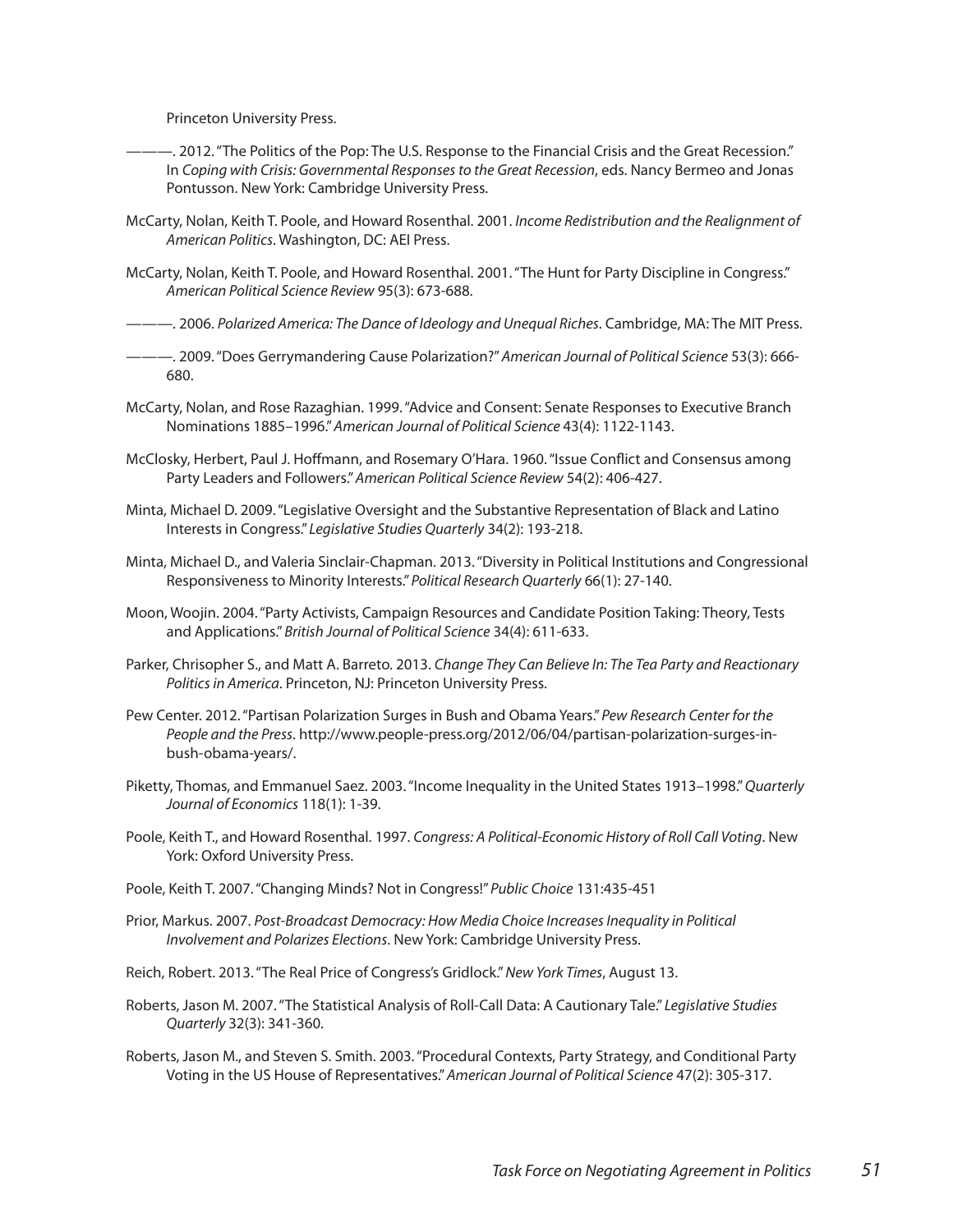Rohde, David W. 1991. *Parties and Leaders in the Postreform House*. University of Chicago Press.

Schattschneider, E.E. 1960. *The Semisovereign People*. New York: Holt, Reinhart, and Winston.

- Shaw, Daron. 2012. "If Everyone Votes Their Party, Why Do Presidential Election Outcomes Vary So Much?" *The Forum* 3(1), Article 1.
- Shor, Boris, and Nolan McCarty. 2011. "The Ideological Mapping of American Legislatures." *American Political Science Review* 105(3): 530-551.
- Sides, John. 2012. "Your Do-Nothing Congress (in One Graph)." *Washington Monthly*. 21 Sept. 1012. Web. 5 Dec. 2013. http://www.washingtonmonthly.com/ten-miles-square/2012/09/your\_donothing\_ congress\_in\_one040039.php
- Sinclair, Barbara. 2006. *Party Wars: Polarization and the Politics of National Policy Making*. University of Oklahoma Press.
- Sinclair, Barbara. 2008. "Spoiling the Sausages? How a Polarized Congress Deliberates and Legislates." *Red and Blue Nation? Consequences and Corrections of America's Polarized Politics*, Ch 2.
- Skocpol, Theda, and Vanessa Williamson. 2012. *The Tea Party and the Remaking of Republican Conservatism*. New York: Oxford University Press.
- Smith, Richard A. 1995. "Interest Group Influence in the US Congress." *Legislative Studies Quarterly* 20(1): 89-139.
- Snyder, Jr., James M., and Tim Groseclose. 2000. "Estimating Party Influence in Congressional Roll-Call Voting." *American Journal of Political Science* 44(2): 193-211.
- Snyder, Jr., James M., and David Stromberg. 2010. "Press Coverage and Political Accountability," *Journal of Political Economy* 118(2): 355-408.
- Steinhauer, Jennifer. 2012. "Congress Nearing End of Session Where Partisan Input Impeded Output." New York Times 18 Sept. 2012. Web. 5 Dec. 2013. http://www.nytimes.com/2012/09/19/us/politics/ congress-nears-end-of-least-productive-session.html
- Stone, Walt J., and Elizabeth N. Simas. 2010. "Candidate Valence and Ideological Positions in US House Elections." *American Journal of Political Science* 54(2): 371-388.
- Sullivan, Paul. 2010. "Estate Tax Will Return Next Year, but Few Will Pay It." *New York Times*, December 17.
- Sundquist, James L. Dynamics of the Party System: Alignment and Realignment of Political Parties in the United States. *Brookings Institution Press*, 1983.
- Sunstein, Cass R. 2002. "The Law of Group Polarization." *Journal of Political Philosophy* 10: 175-195.
- Tate, Katherine. 2003. *Black Faces in the Mirror: African Americans and Their Representatives in the US Congress*. Princeton, NJ: Princeton University Press.
- Theriault, Sean M. 2008a. *Party Polarization in Congress*. New York: Cambridge University Press.
- Theriault, Sean M. 2008b. "The Procedurally Polarized Congress." Annual Meeting of the American Political Science Association, Boston, MA.
- Tichenor, Daniel. *Dividing Lines*. 2002. Princeton, NJ: Princeton University Press.

Tufte, Edward R. 1973. "The Relationship between Seats and Votes in Two-Party Systems." *American Political*